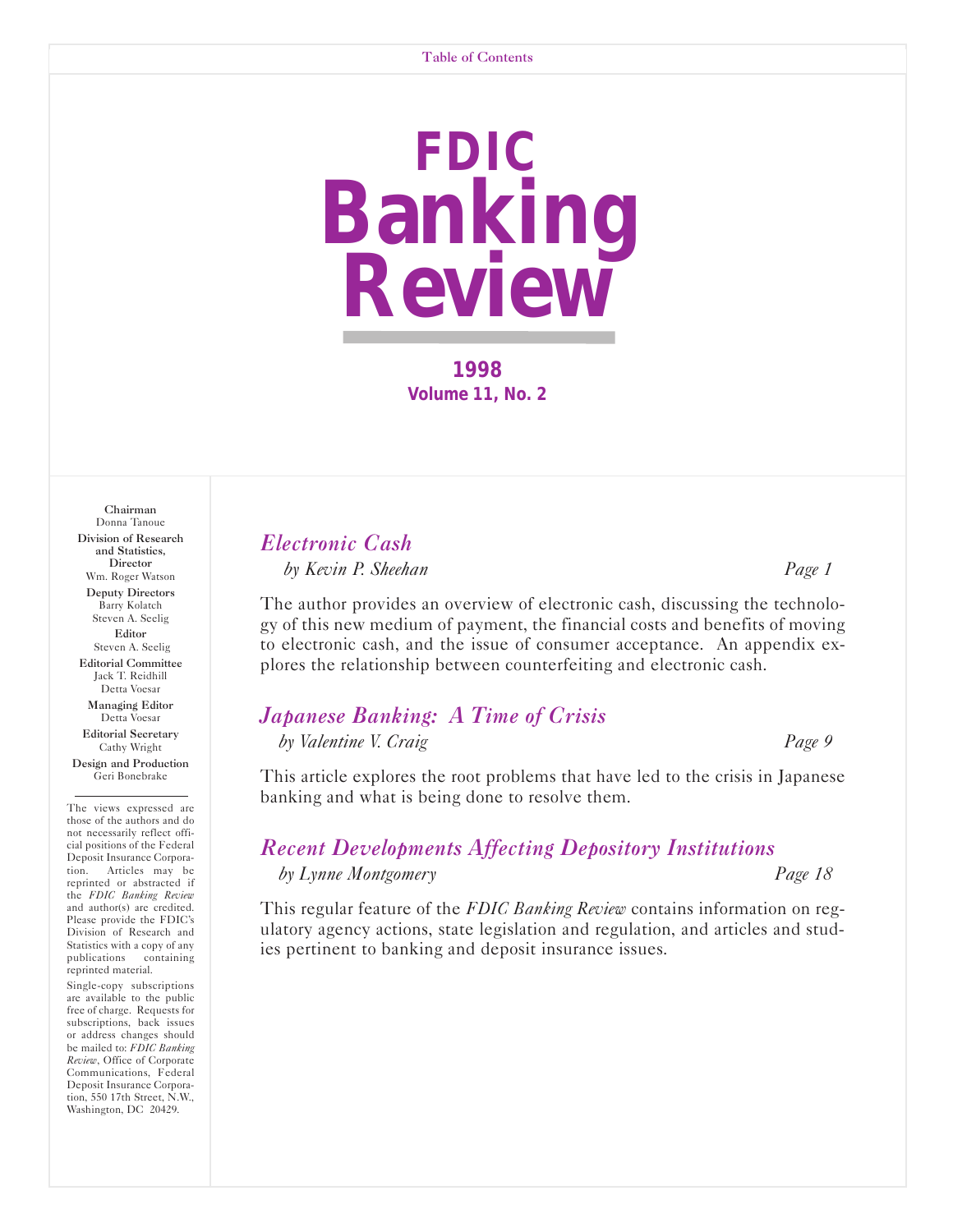# <span id="page-1-0"></span>Electronic Cash

by Kevin P. Sheehan\*

redit-card issuers in the United States have begun to explore the idea of introducing electronic-cash products. Seven financial giants, including Wells Fargo, Chase Manhattan, and MasterCard, have agreed to market the Mondex electronic cash product in the United States.1 VISA is developing a separate product. These products consist of a plastic payment card and other accessories, and consumers can use them to pay for goods and services the same way they use cash. Also like cash, consumers can use them for making person-to-person payments. These cards are equipped with microchips through which funds can be electronically credited and debited. Users transfer money from their bank accounts to their cards by inserting the card into an automatic teller machine (ATM) or a specially adapted home (or public) telephone.

Mondex maintains that its card offers consumers a number of benefits over traditional cash:

It has an electronic locking system, which makes it more secure than cash, and it is also more convenient and accessible [it eliminates the need to carry coins and small notes, especially for routine daily transactions where exact change is needed]. Because of the similarity to cash, payment transactions do not involve authorizations or signatures. . . [Thus electronic cash is faster and easier than writing a check or getting a credit card authorization.] [W]ith Mondex it is [also] possible to carry out immediate [cash withdrawals] using specially designed pay phones, or private telephones providing customers with the convenience of a cash dispenser in their homes. (Mondex press release)

But Federal Reserve economist Harvey Rosenblum argues that "the current paper-based system doesn't have much to recommend it, other than it works great, is cheap, reliable, and we trust it" (quoted in Kutler (1997), 4). Mondex co-inventor Tim Jones disagrees:

Physical money has problems. It can be lost, it can be stolen, and there are no records of cash transactions. You have to go to ATMs to get it . . . and you can't send cash to someone down a telephone line. Mondex overcomes these problems. . . . [U]nlike physical money, Mondex can be sent down a telephone line. And unlike money in a bank account there is no need to authorize a bank to make Mondex payments or to check that funds are available; there are no signatures to be validated or PIN numbers to confirm identities. Consequently there is no delay. As with a straight cash transfer, the recipient gets purchasing power instantaneously. (Quoted in Palmer (1994), 7.)

The dramatically declining cost of chip technology, plus the potential benefits to banks, retailers, and consumers, are leading to the widespread introduction of cash cards based on this microprocessor technology. Electronic cash systems are up and running in Denmark, Finland, Portugal, and Spain, while pilot projects are under way in several other countries. In fact, a high-profile New York City pilot is currently test marketing both Mondex and VISA Cash.

<sup>\*</sup>Kevin P. Sheehan is a financial economist in the FDIC's Division of Research and Statistics.

<sup>1</sup>Wells Fargo will own 30 percent of Mondex USA; Chase will own 20 percent; and Dean Witter, AT&T, First Chicago NBD, Michigan National Bank, and MasterCard will each own 10 percent.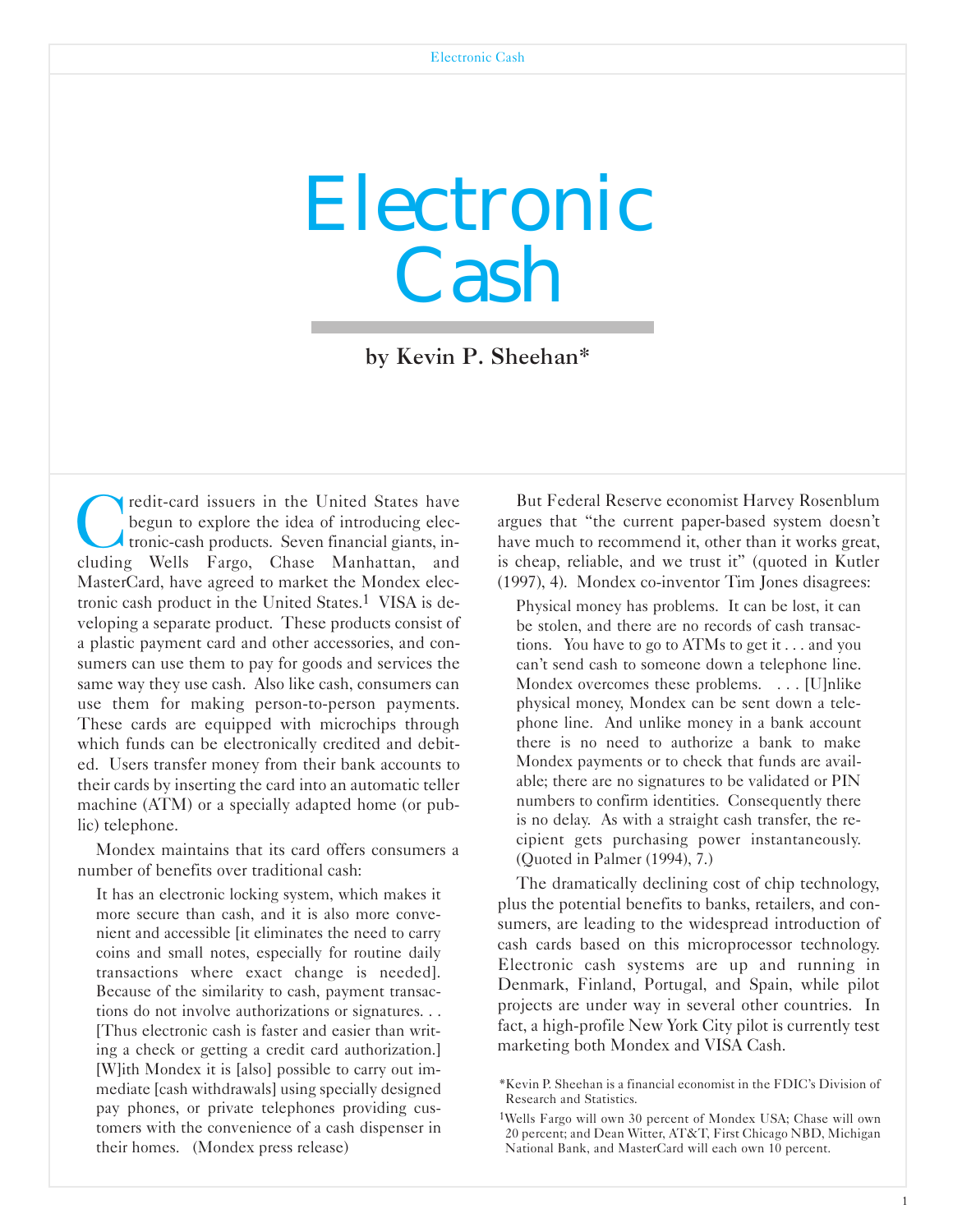The sections below provide an overview of this new medium of payment, discussing the technology of electronic cash, the financial costs and benefits of moving to electronic cash, and the issue of consumer acceptance. An appendix explores the relationship between counterfeiting and electronic cash.

## *The Technology of Electronic Cash*

The Bank for International Settlements reports that more than 300 billion consumer cash transactions take place in the United States each year, 270 billion of which are for amounts under \$2. Soon banks will be offering a coin card with the capability to displace cash as the payment medium for a large number of these small transactions. These coin, or payment, cards are designed to be used in an open system composed of multiple card issuers, acquirers, and merchants. (Cards issued in an open system may be used to buy goods and services offered by any participating merchants. In contrast, cards issued in closed systems may be used only to buy goods and services offered by the issuing organizations. Washington's Metro farecard is an example of a card issued in a closed system.)

The transaction flow of an open system is illustrated in figure 1. Issuing banks provide cards to consumers, who load value onto these cards at specially adapted ATMs (Load  $\mathcal{S}^A$  and Load  $\mathcal{S}^B$  in the figure).<sup>2</sup> Consumers then use their cards at various designated merchants (Pay  $\oint A$  and Pay  $\oint B$  in the figure). At the point of sale, an electronic data-capture terminal records both the value of the purchase and the routing number of the issuing bank. At the end of the day, the merchant submits the entire batch of electronic cash transactions (Deposit  $$^{A}$  + $$^{B}$ ) to his or her bank (Acquiring Bank), which forwards the electronic receipts to the system operator (Claim  $\mathcal{S}^A$  + $\mathcal{S}^B$  in the figure). The system operator transmits these claims to the issuing banks, which then fulfill the interbank financial obligations resulting from the electronic-value transactions. When these interbank transactions are settled, the merchants are reimbursed by their banks.<sup>3</sup>

The coin card will be equipped with a microchip through which funds can be electronically credited and debited (see discussion below). Just as people now withdraw cash by inserting a card into an automatic teller machine, cardholders will transfer money from their bank accounts to their coin cards in the same way. This electronic purse will carry a running cash balance in its memory. Each time the card is used, the purchase amount will automatically be deducted from the card and credited to the merchant by an electronic reader. (Merchants will store their electronic cash receipts in specially adapted point-of-sale terminals, transferring accumulated balances to their banks at the end of the day by means of telephone links.) Payments will take just seconds. As with cash, no signatures will have to be validated and no personal identification numbers (PINs) will be needed to confirm identities.



 **\$ : electronic cash issued by Bank A A**  \$<sup>B</sup>: electronic cash issued by Bank B

issuer system; however, a singleissuer system would work in the same way, also using multiple banks: the single issuer would create electronic value and issue it to participating institutions, which would then load this electronic value onto their customers' payment cards. Cardholders would use this electronic cash to make payments to merchants, who would later deposit these funds with their banks; this value would then be redeemed by the issuer.

2The figure illustrates a multiple-

3Notice that cardholders may make payments only to merchants, and merchants may clear these payments, or deposit accumulated balances, only through their acquiring banks. In other electronic cash systems, transferability is much less restricted. In systems like Mondex, cardholders are allowed to transfer value freely among themselves; however, merchants still deposit the electronic value received as payment.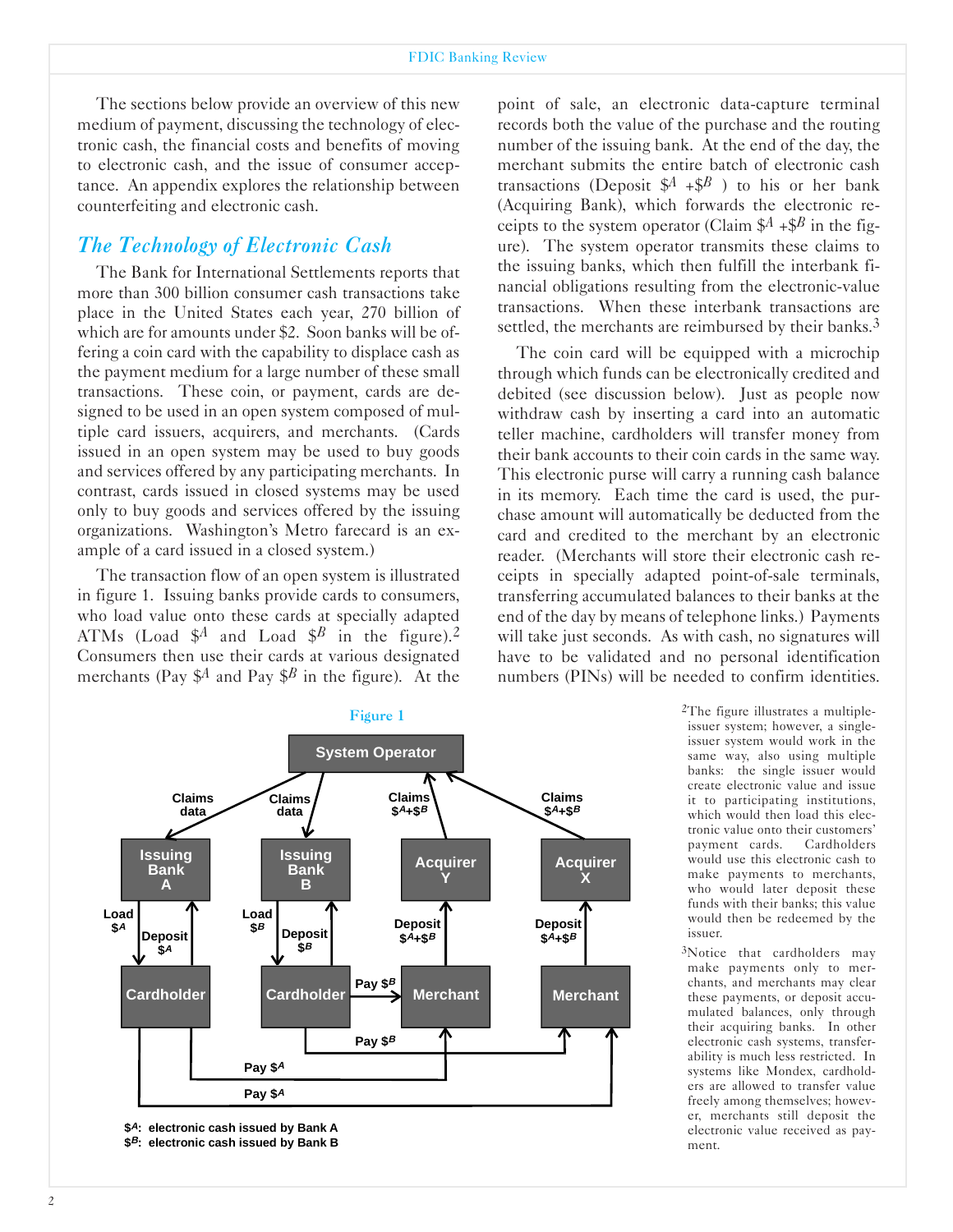Transactions will be conditioned solely upon the storage on the card of enough value to cover the payment.<sup>4</sup> The card is swiped through the electronic cash register and the transaction is completed.5

Current forms of electronic payment—credit or debit cards—cannot function as a cost-effective alternative for payments of very small value because of the costly on-line authorization process by which security is maintained. When a credit or debit card is presented at the point of sale, the merchant swipes the card through an electronic cash register that automatically routes a request for authorization to the bank that issued the card. This electronic cash register reads the cardholder's account information from the magnetic stripe on the back of the card and forwards this information, along with the purchase price, to the card-issuing bank. After checking the account number against a file of lost or stolen cards and verifying that funds (or credit) are available, the bank sends confirmation that payment is authorized.6 This authorization procedure certainly enhances the security of the retail payment system, but the telecommunication costs of this on-line authorization process range from \$0.08 to \$0.15 per transaction, depending on volume.7 These telecommunication costs generally preclude the use of credit or debit cards for payments of very small value.

Recently, however, credit and debit cards have begun to penetrate the \$55 billion per year fast-food market, where speed of service has always been at a premium. To address this need for speed, card issuers have streamlined the authorization process. For transactions at fast-food establishments, the credit-card in-

6Because of high communication costs, banks in Europe use a semioff-line authorization process. Like cash, these systems economize on telecommunication costs. Credit and debit cards, however, also involve additional accounting costs. Monthly statements provide the cardholder with transaction detail for each payment. (If one were to use a credit card to purchase a cup of coffee each morning, then one's statement would detail each coffee purchase over the transaction period.) The bookkeeping cost of this record keeping is economized by the use of cash for those small transactions that need little documentation.

7*See* DePrince and Ford (1997).

terchange "stands in" for the card-issuing bank and authorizes the transaction after first checking the cardholder's account number against a central hot-card file. If there is no match, payment is authorized and the amount is billed to the customer's account. Since there is no change and no sales slip to sign, the transaction actually takes less time than a cash transaction. But unlike cash, these transactions still require an on-line authorization using telecommunication services. Semioff-line systems like those used in Europe and described below (see "Consumer Acceptance") economize on these telecommunication costs-without, however, being able to address the need for speed. Because the payor is required to enter a PIN at the point of sale, card payments in semi-off-line systems require more time than a cash payment

A cash payment does not require a telephone call or PIN. Nor do electronic cash payments. The technology at the heart of an electronic cash system (the one soon to be introduced in the United States, or any other) is a minute silicon chip, a microcomputer that is not only capable of storing information, presenting it, and transferring it to other, similar chips, but that also carries security programming. In other words, the microcomputer chips mounted on the backs of coin cards, and similar chips residing in electronic cash registers and automatic teller machines, can receive or store value or transfer it to one another and, more important, can authenticate the validity of transactions among themselves. As Tim Jones (co-inventor of Mondex) explains, "Every time value is exchanged, the two chips involved check that there has been no tampering with the transaction en route. [Chip] Number One says to [Chip] Number Two: 'I am a . . . member, are you?' And only if they both check out will they exchange value" (quoted in Palmer (1994), 7). This security, however, extends only to the value encoded on the card, not to the card's user.

For each transaction, the chip on the coin card releasing value and the chip in the electronic cash register accepting value confirm the authenticity of the other by examining the chip's unique "digital signature." The chip's processing facilities are used to implement a cryptographic algorithm. This algorithm generates a digital signature that must be authenticated by the receiving chip. This digital signature is the guarantee that the chips involved are genuine-or, more important, they guarantee that the signals have not been tampered with. The availability of funds is confirmed by the value stored on the card, and the authenticity of the electronic cash is confirmed by the digital signature that accompanies each electronic cash

<sup>4</sup>Given the anonymity of these payments, anyone can spend the electronic cash stored on a card. This anonymity exposes the cardholder to risk of loss-like cash in your wallet, electronic cash is lost if your card is lost or stolen.

<sup>5</sup>Most cards store and manipulate a numeric ledger, performing transactions as debits or credits to a balance. An alternative to these "balance-based" products is electronic notes. Electronic notes (often referred to as coins, or tokens) are issued in various denominations and stored on payment cards. In note-based systems, transactions are performed by the transferring of notes from one device to another. If a card does not hold the necessary denominations for a particular transaction, change is made by reconfiguring the notes on the card.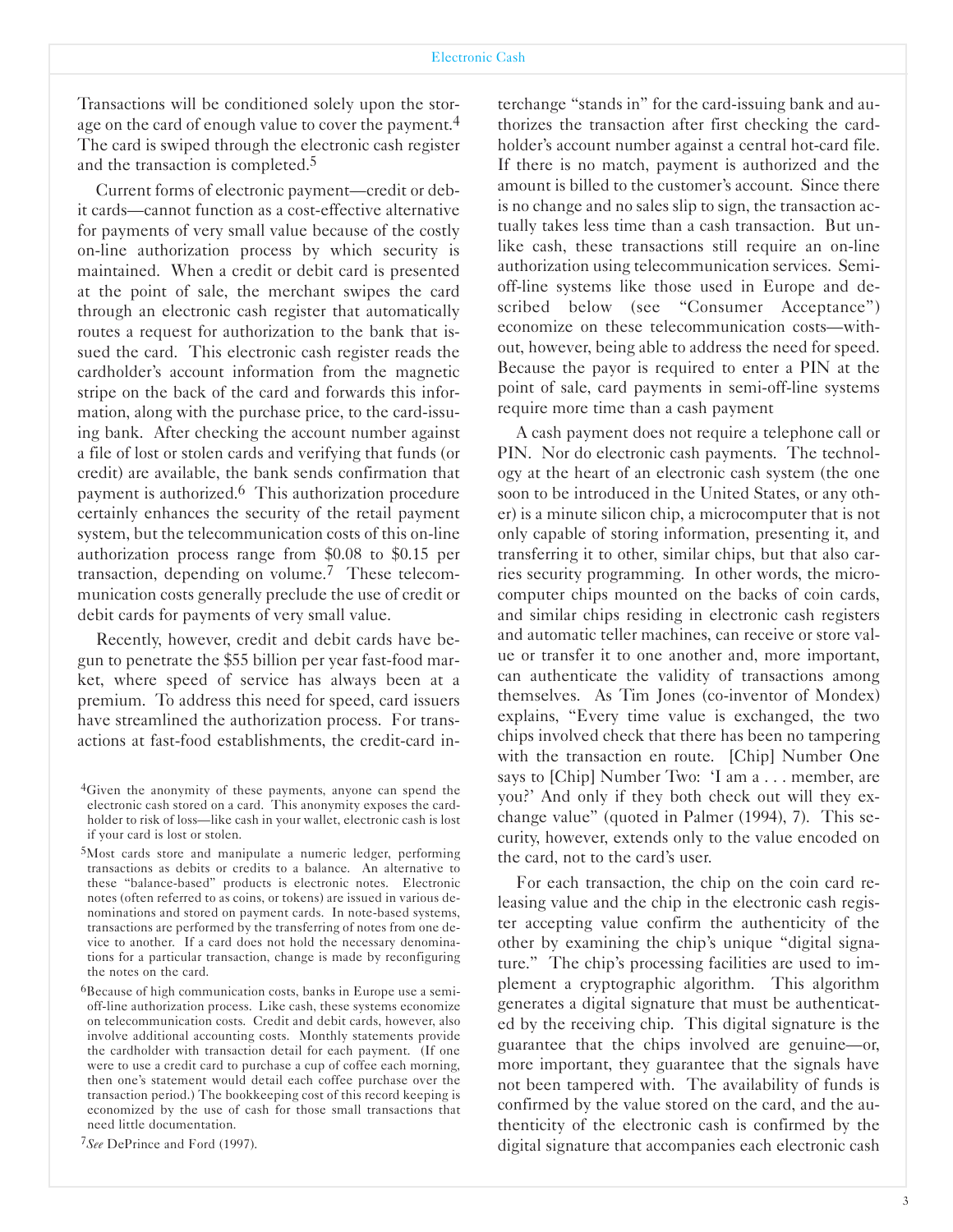payment. No on-line authorization using telecommunication services is required. (For a discussion of defenses against counterfeiting, see the appendix.)

## *Cost Savings and the Capital Investment*

Electronic cash is starting to take off around the world because it eliminates the costs to banks and retailers of handling coin and currency. The U.S. Treasury estimates these costs at \$60 billion annually in the United States (approximately \$0.20 per cash transaction).8 Electronic cash would limit these costs.

For banks, which provide the public with cash and therefore bear the cost of moving cash around the economy, an area of significant savings would be the cost of loading ATMs with paper currency. For retailers, there would be two areas of significant savings. First, because electronic cash receipts would be reconciled electronically and transferred over telephone lines directly from the store to the bank, sorting, counting, and transporting via an armored car would no longer be necessary. Thus, costs related to handling cash and coins would be reduced. Second, because electronic cash payments would not involve making change, retailers would not have to keep large amounts of coins and small notes on hand—thus, there would be little coin or currency to steal, and the security costs associated with robbery and employee pilfering would be reduced (perhaps the most important areas of savings for retailers). These potential savings alone explain why banks and retailers are willing to invest in such a capital-intensive cash-replacement technology.

Moving to electronic cash requires a large capital investment: payment cards must be provided to the public; existing ATMs must be replaced or retrofitted; and cash-only registers must be replaced by electronic terminals. But the cost savings should easily finance this capital investment.

Assuming only a 10 percent reduction of cash handling costs, cost savings over the next decade would be sufficient to finance a \$24 billion capital investment. Approximately \$2 billion of this total would cover the cost of providing payment cards to the public (the cost of payment cards runs somewhere between \$2 and \$10 apiece). From \$1 billion to \$7 billion would cover the cost of replacing the banking system's 150,000 ATMs (the cost of automatic teller machines runs somewhere between \$7,000 and \$50,000 apiece). Another \$15 billion could finance the purchase of up to 30 million new cash registers (one new register for approximately every eight people, with the cost of terminals running somewhere between \$500 and \$2,000 apiece).

## *Consumer Acceptance*

In late 1997, Chase Manhattan Bank and Citibank introduced electronic cash on the Upper West Side of Manhattan as part of a six-month trial. The pilot involves 50,000 consumers and 500 merchants, with Chase issuing Mondex cards and Citibank issuing Visa Cash cards. The test in New York is just one of many around the globe (Mondex has 16 pilots in 6 countries; Visa has 55 pilots in 17 countries).

These electronic-cash pilots have shown that the technology is effective, but they have also shown that, for the most part, consumer demand is lacking. Mondex, for example, was initially introduced in Swindon, a city of 100,000 located south of London. The first Mondex card there was issued in July 1995, and a nationwide rollout was anticipated for the following summer. Today, nearly three years later, Mondex in England is still issued only in Swindon, and only 13,000 cards are in circulation.<sup>9</sup>

One approach U.S. banks might use to address consumers' reluctance to accept the new payment instrument is to take an intermediary step and move to semi-off-line credit and debit operations, such as those currently used in Europe (see description below). Semi-off-line credit and debit operations are much less costly than the on-line system currently used in the United States. For this reason, banks in the United States are expected to move to a semi-off-line system using smart cards during the next few years. (Smart cards are payment cards equipped with a microcomputer capable of storing and processing information.)

A semi-off-line system as used by banks in Europe differentiates between large and small payments to economize on telecommunication costs. Large payments require an on-line authorization using telecommunication services, whereas payments less than the minimum large payment are authorized off-line. The payor simply enters an identification number at the point of sale, a number that must match the PIN stored

<sup>8</sup>*See* U.S. Department of the Treasury (1996).

<sup>9</sup>Although the Swindon experience is representative, a few electronic-cash trials have been successful. In the Ontario city of Barrie, more than 16,000 Visa Cash cards were issued in just three months; in the Ontario city of Guelph, approximately 10,000 Mondex cards were issued in nine months; a Hong Kong pilot that began in October 1996 has grown to 40,000 cards in circulation, with 5,000 participating merchants. For an overview of the e-money developments in more than 65 countries, see Bank for International Settlements (1997).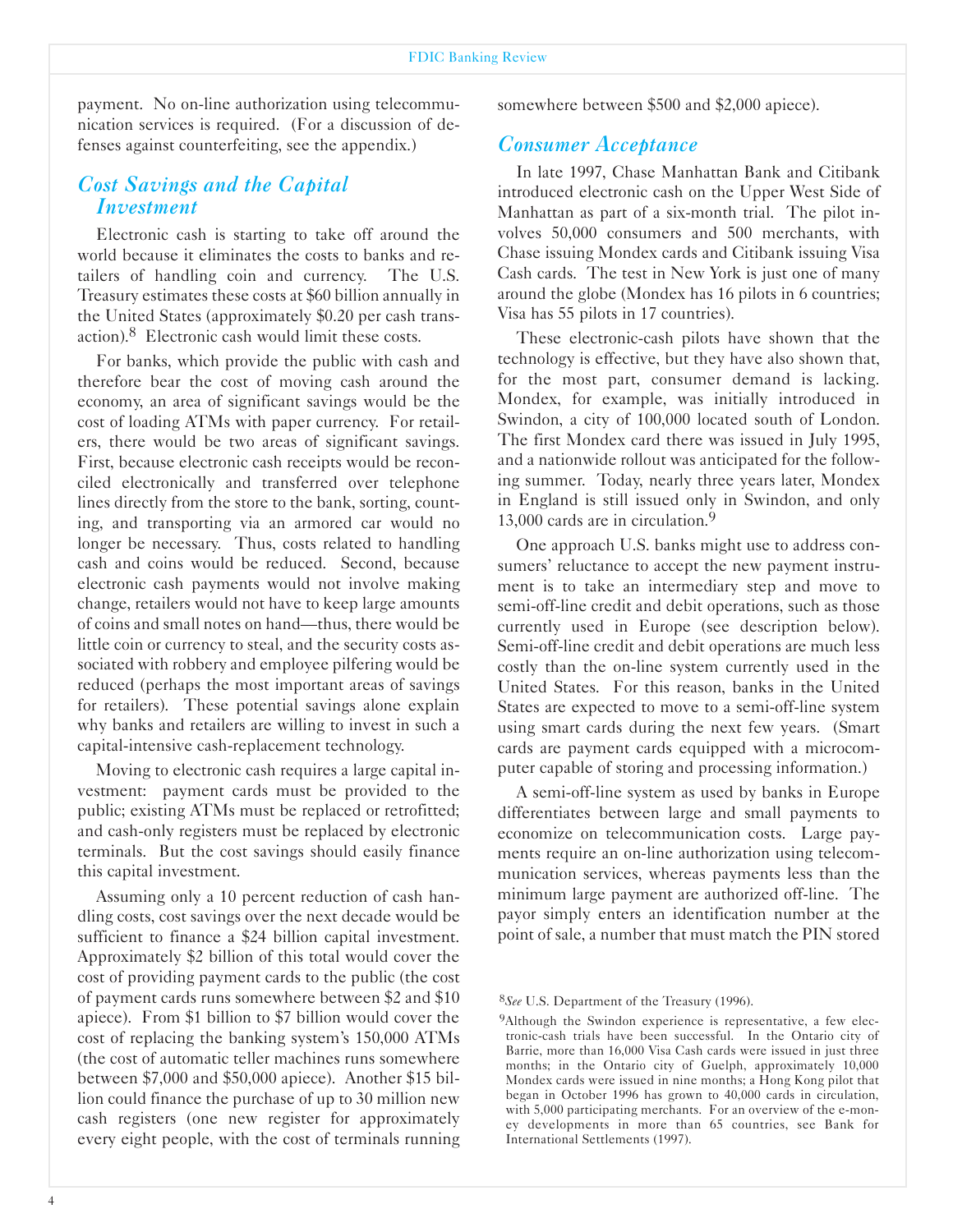on the payment card; this PIN validation verifies card ownership. The availability of funds is then confirmed by a maximum charge limit also stored on the card. This limit is debited upon every off-line payment and is occasionally updated when the card is used with a POS having on-line capability.<sup>10</sup>

These payment systems do not impose a minimum size for off-line payments; thus, payment cards in these systems can be used for micropayments—that is, the purchase of newspapers, coffee, and other small-ticket items. But card payments in semi-off-line systems require more time than cash payments, since the payor must enter a PIN at the point of sale. For this reason, payment cards are generally not used at fast-food restaurants and other quick-service establishments. And for small purchases generally, consumers in Europe typically choose cash. A simple way of extending current credit and debit services into such transactions, however, is for banks to take the next step and load electronic cash on credit and debit cards, turning them into multipurpose payment cards. With these cards, consumers would use on-line payments for large transactions, off-line payments for small transactions, and electronic cash for micropayments.

Making micropayments with multipurpose payment cards would take just seconds. Payments would not involve a PIN or authorization at the point of sale; each time the card was used, cash would simply be transferred from the card to the merchant's terminal. When micropayments reduced the card's cash balance to zero, the cardholder would load more cash onto the card at the merchant's terminal. Electronic cash would be loaded in the same way an off-line payment is made: in each case the cardholder would enter a PIN, and the charge limit on the card would then be reduced by the amount of either the purchase or the cash withdrawal. For the cash withdrawal, the card's cash balance would increase by the amount of the withdrawal. At the end of the day, when the electronic receipt was returned to the bank, the cardholder's deposit account (or line of credit) would be reduced by the amount of the cash withdrawal. Cardholders would receive a statement at the end of the transaction period listing individually all card payments as well as the cash withdrawals. Note that off-line payments and cash withdrawals over the transaction period would reduce the card's charge limit.

Like making credit-card payments, using electronic cash stored on credit cards for small-ticket items would defer payment and carry benefits such as accrual of much-touted frequent-flier points. Alternatively, the

technology of these payment cards would provide banks with a vehicle for paying interest on electronic cash stored on debit cards. When the cardholder loads cash onto the card, the bank will load an interest rate on the card.

For consumers, this multipurpose payment card would provide numerous benefits. It would give them "full micropayment capability, while freeing them from balance awareness, reloading hassle, and situations of insufficient cash" (Teicher (1997), 5). Use of paper currency requires trips to the ATM. In contrast, cards in an off-line system would function as remote ATMs by enabling the cardholder to load electronic cash at any merchant terminal, up to the card's charge limit.<sup>11</sup> These payment cards would offer consumers the services of cash without the inconvenience of a trip to the ATM.

Today no electronic payment system operates like the off-line system described above. In the system proposed by Teicher (1997), payment cards would function as remote ATMs, and electronic coins would be stored on payment cards and merchant terminals. When purchases reduced a card's cash balance to zero, more coins would be loaded onto the card from the merchant's terminal. But circulating electronic coins are not necessary in an off-line system—and in fact, they would introduce a problem endemic to paper currency systems: merchants would incur an opportunity cost, since they would have to keep some coins on hand for cash withdrawals.

The electronic cash described here would therefore be much more accessible than paper currency, and electronic-cash transactions would be faster and more convenient. Transactions would be faster because consumers would always have exact change—they would not have to wait for change at the point of sale. And for

 $10$ Banks in France use a semi-off-line system, and today nearly 90 percent of all card payments are authorized off-line. Moreover, since the implementation six years ago of this off-line system, fraud losses in France have declined by 50 percent (see Svigals (1998)). Payment in semi-off-line systems requires knowledge of a PIN that is stored on a tamper-resistant smart card. The tamperresistant features of smart cards are aimed at protecting the PIN and other critical data from unauthorized observation. Given the secure storage of the PIN, fraudulent payments with stolen cards are virtually impossible.

 $11$ With payment cards functioning as remote ATMs, this off-line payment system would in effect make ATMs obsolete. With the proposed semi-off-line system, banks would be able to reap the savings of having fewer ATMs. Today there are approximately 150,000 ATMs deployed throughout the United States, and the monthly operating costs per machine run somewhere between \$1,000 and \$3,000 (see Belew (1997)).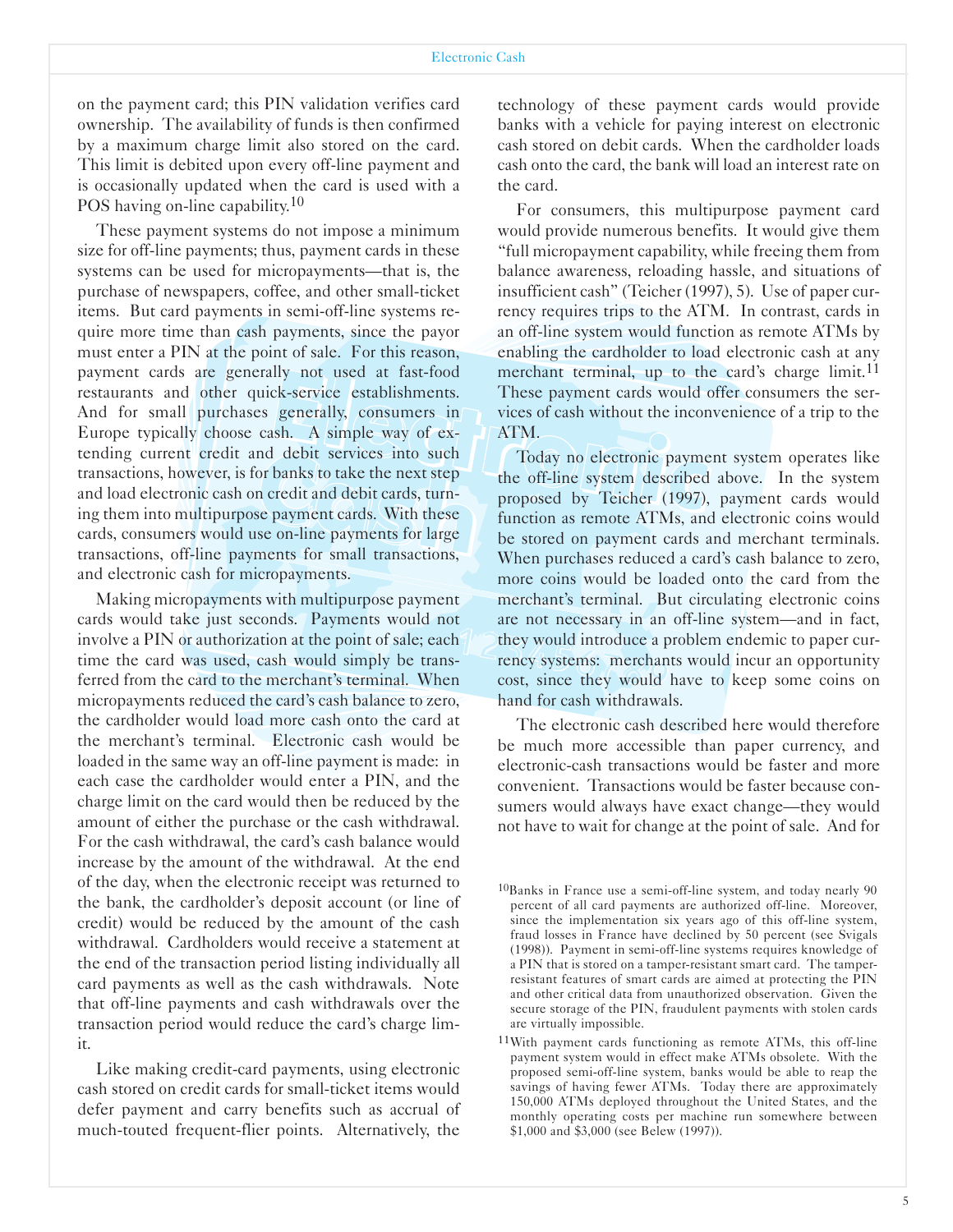transactions when exact change is required (for example, to board a bus or purchase something at a vending machine), electronic cash would be much more convenient. Still, consumers would use this electronic cash only if they expected it to be widely accepted.

#### *Conclusion*

Electronic cash is meant to be a substitute for a paper currency, and paper currency is universally accepted as payment. To function as an adequate substitute, therefore, electronic cash must have widespread acceptance. Current electronic-cash products have very limited acceptance. Electronic cash can be loaded on payment cards in semi-off-line systems because these systems employ smart cards that also function as coin cards, but such systems are not in use in the United States today. On-line systems, including the one currently used in the United States, use magnetic-strip cards that do not function as coin cards. For this reason, electronic cash cannot be loaded on U.S. credit and debit cards.

Given the current incompatibility between electronic-cash products and consumers' needs, products issued by organizations like Mondex must operate as stand-alone payment systems. In other words, Mondex (for example) must introduce its product retailer by retailer, and few retailers are currently equipped to accept its cash.

In contrast, if electronic cash were stored on a multipurpose payment card that had widespread acceptance, it would be usable wherever credit and debit cards were accepted. This electronic cash would piggyback on the worldwide network of existing retail card-authorization devices. By leveraging the widespread acceptability of credit and debit cards, electronic cash stored on a multipurpose payment card would offer the public a viable alternative to universally accepted paper currency.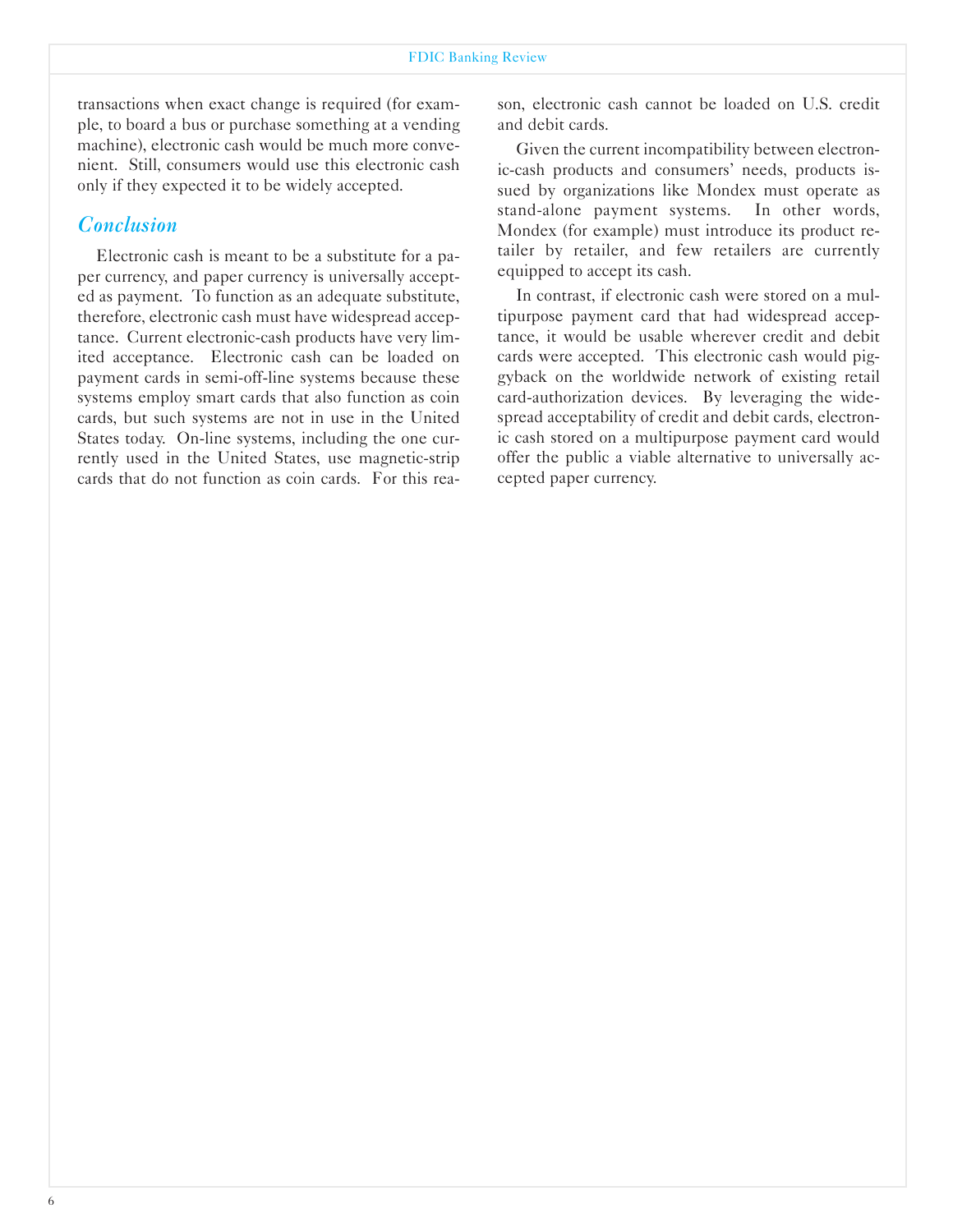## *APPENDIX*

Counterfeiting electronic cash will involve the creation of payment cards that other participants in the system will accept as genuine-in other words, cards capable of replicating a digital signature. To duplicate a genuine payment card, one would need to procure a card with the same type of chip and load the appropriate operating system and application software. One would reconstruct the operating system and application software by examining genuine cards available through legitimate channels. These cards, however, are designed to prevent analysis and reproduction of the contents of the device. More specifically, physical barriers exist that prevent access to the application software stored on the chip:

Tamper-resistant features of these [smart] cards are aimed at protecting data and software from unauthorized observation or alteration. . . . The software code resides in the chip and is designed to be protected from any external observation or modification . . . Such features make it extremely difficult and costly to observe or change critical data stored on the chip . . . or to alter the operating system or software applications. [This] hardware protection . . . includes physical barriers that prevent optical or electrical reading or physical alteration of the chip's contents. . . . Physical barriers also include external coatings as well as multiple layers of internal wiring that are very difficult to remove without damaging the chip itself. Active tamper-resistant features include sensors within the chip that detect unusual levels of heat, light and electrical current and render the chip inoperable under an attempted attack. (Bank for International Settlements (1996), 14.)

To date there have been no reports of security breaches of smart cards; nevertheless, "it can be assumed that even the most sophisticated tamper-resistant features may eventually be breached. . . . As a result, continued strengthening of the tamper-resistant features of card-based products will probably be necessary" (ibid., 22).

The tamper-resistant features of the payment card represent one of the most important security measures for electronic cash. But since these cards cannot be viewed as impenetrable, issuers must monitor their systems on an ongoing basis. In some cases, the security of electronic cash will be enhanced by the full accounting of individual transactions or the maintenance of cumulative records on individual devices. Alternatively, some systems will employ a value management strategy, which may be more manageable than full accounting. These systems will use a statistical analysis of transaction patterns. Procedures will be implemented to analyze system-level data on payment flows in order to detect unusual volumes of payments that could indicate fraud. Other methods to detect and contain fraud include the issuer's or system operator's periodic interaction by devices, and the hot-listing of suspect devices. Maximum balances and expiration dates on devices will also deter fraud as well as contain any resultant losses. Moreover, some systems will have the ability to change rapidly the cryptographic keys or algorithms used if widespread fraud is detected or suspected.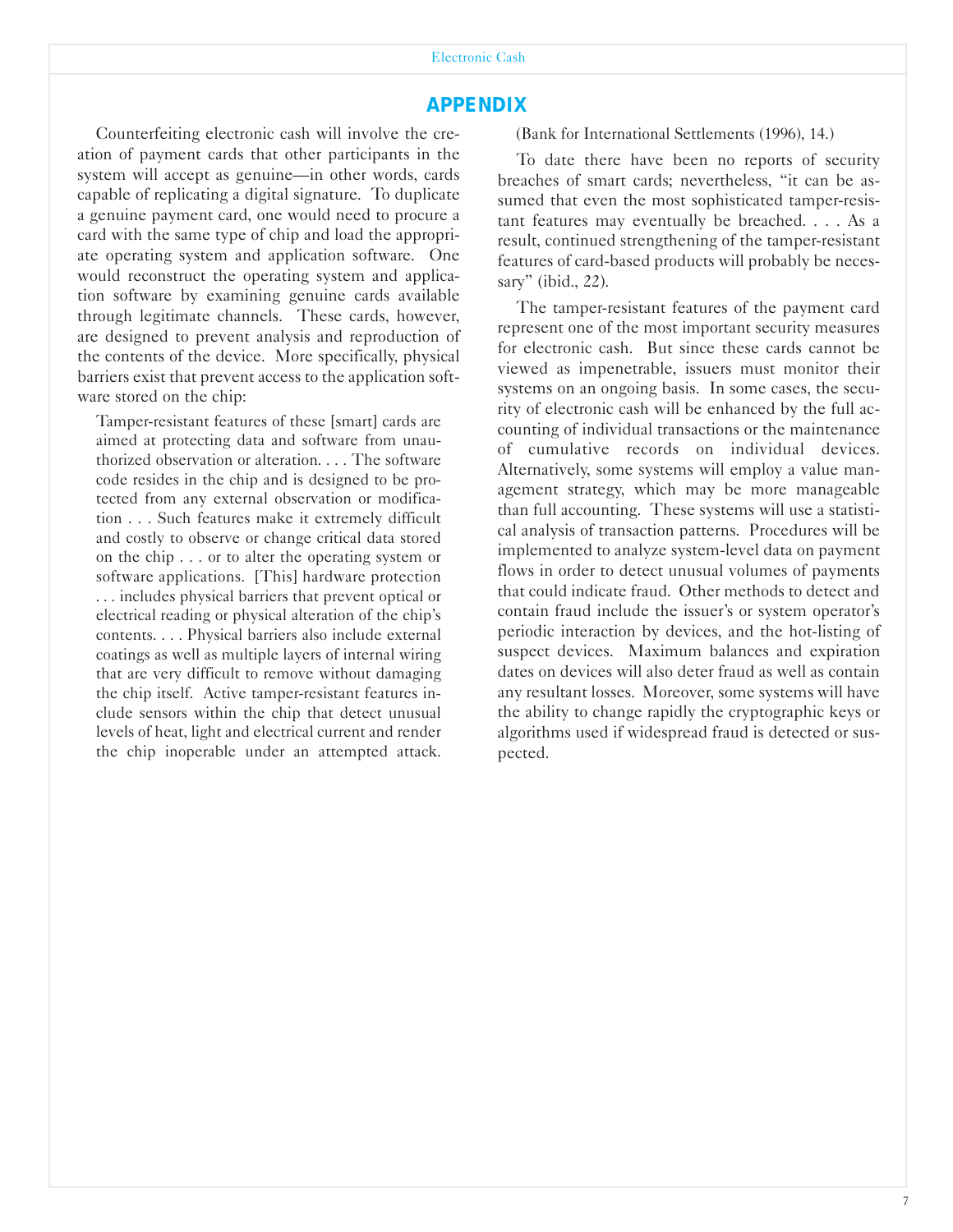#### FDIC Banking Review

#### *REFERENCES*

- American Bankers Association. 1994. Stored Value Cards: Technology and Implementation. *Payment Systems Strategies*. Summer.
- Bank for International Settlements. 1997. *Survey of E-Money Developments*. Basle.
- ---. 1996. *Security of Electronic Money*. Basle.
- Belew, Joe. 1997. Comment: ATM Fees Aren't a Rip-off but the Price for Convenience. American *Banker* April 24: 3-4.
- DePrince, Albert E., and William F. Ford. 1997. The Privatization of Currency and Seigniorage. *Business Economics* 32 no.1: 25-32.
- Kokkola,Tom, and Ralf Pauli. 1995. Electronic Cash. *Bulletin/Bank of Finland* 68 no. 12: 9-14.
- Kutler, Jeffrey. 1997. Fed Officials Minimize Smart Card Potential. *American Banker* May 7: 4-5.
- Palmer, George. 1994. Tim Jones: Mondex Mastermind. *Banking World* 12 no. 8: 7-9.
- Schneier, Bruce. 1996. *Applied Cryptography*. John Wiley & Sons.
- Svigals, Jerome. 1998. Comment: Behind Smart Cards Lie Chances for New Revenue Growth. *American Banker* January 15: 13-14.
- Teicher, Mordechai E. 1997. *Reestablishing the Business Case for Stored Value*. Ultimus Ltd., Kfar-Saba, Israel.
- U.S. Department of the Treasury. 1997. *An Introduction to Electronic Money Issues.* Washington, DC.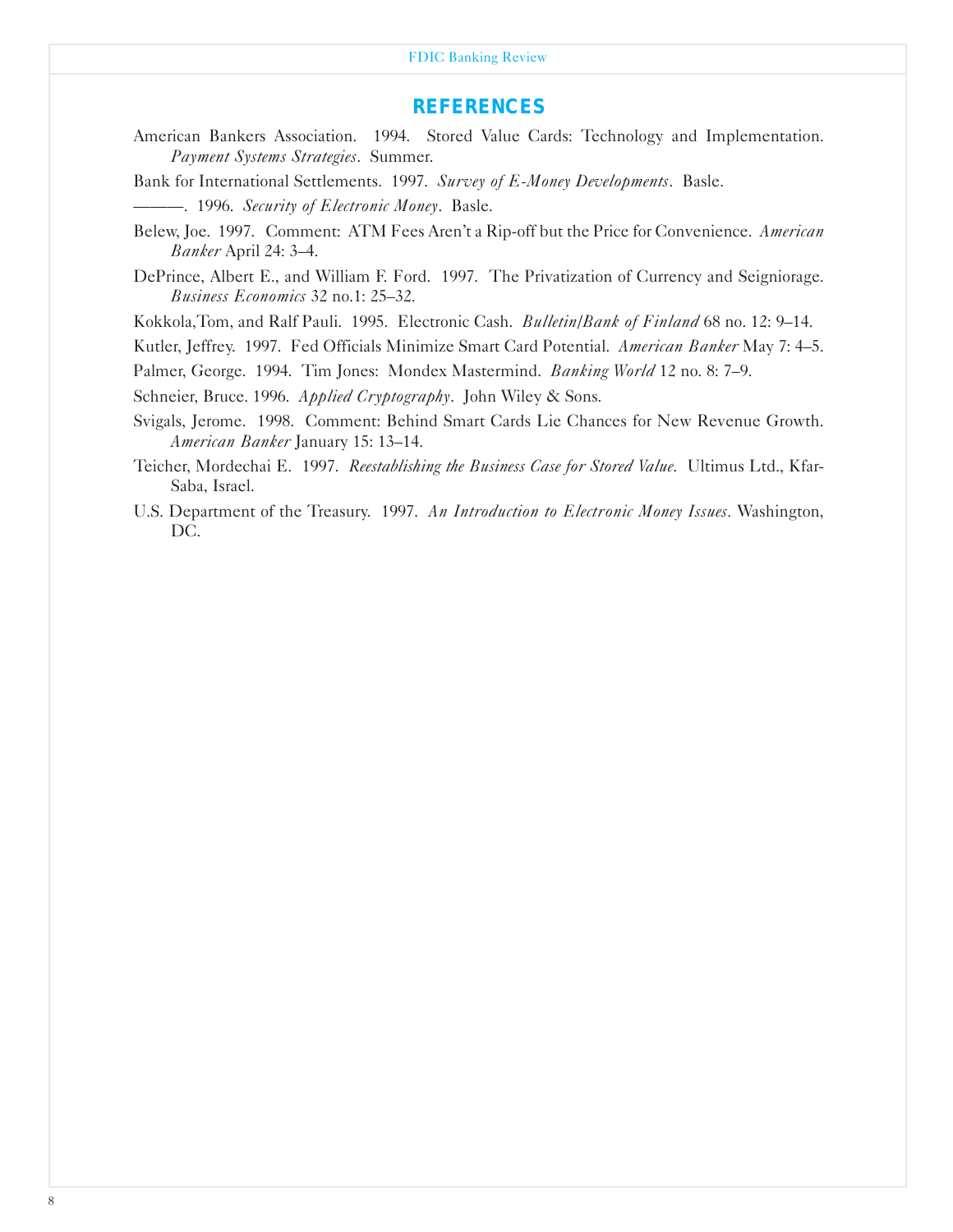# <span id="page-9-0"></span>Japanese Banking: A Time of Crisis

by Valentine V. Craig\*

ever really profitable, Japanese banks are in<br>crisis—a crisis into which they have been sink-<br>ing for most of the past decade. This article<br>explores the root problems that have led to this crisis in crisis-a crisis into which they have been sinking for most of the past decade. This article explores the root problems that have led to this crisis in Japanese banking and what is being done to resolve them. It begins by describing the different kinds of banks and the protected niches in which they have operated. It examines the banks' immediate problems: problem loans resulting from the bursting of the "bubble" economy, a continuing soft economy, and lending problems abroad. It then looks more closely at the competitive problems caused by the very integral role the banks have played, and continue to play, in promoting the government's industrial policy. The banks' efforts to deal with their lack of competitiveness, as well as the government's efforts to strengthen and recapitalize the industry in the short term are then described. Finally, the article touches on the government's proposals to deal with the financial industry's long-term structural problems, the so-called Big Bang financial deregulation proposals. A subsequent article will explore the Big Bang reforms in greater detail.

#### *The Banking System*

Since the end of the Second World War, the Japanese financial industry has been highly segmented at two levels. (Recent progress in this regard is explained later in the article.) It has also been heavily regulated, primarily by the Japanese Ministry of Finance (MOF).

### *The Banks*

Immediately after the Second World War, in an attempt to eradicate the *zaibatsu* financial-industrial conglomerates blamed for leading Japan into the Second World War, the Japanese Diet (Parliament) passed a series of laws restricting bank activities. Holding companies were abolished. Banks were restricted from engaging in securities and insurance activities, and bank ownership of other Japanese companies was limited. In addition to this broad segmentation, the banking industry was further segmented into five distinct categories of banks, $<sup>1</sup>$  each with its</sup> specialized financial niche and corresponding restrictions: ordinary banks; long-term financial institutions; financial institutions for small business; financial institutions for agriculture, forestry, and fishery; and public financial institutions.

Until very recently, *ordinary or commercial banks*-which include "city" banks, regional banks and foreign-owned bank branches-were restricted to providing short-term financing. Certain investment

<sup>\*</sup>Valentine V. Craig is a Chartered Financial Analyst in the FDIC's Division of Research and Statistics. The comments and suggestions of Rose Kushmeider of the Division of Research and Statistics and of Louis Scalza in the FDIC's Division of Supervision are gratefully acknowledged. The assistance of Jennifer Zanini of the Division of Research and Statistics and Alicia Amiel of the Library staff is also gratefully acknowledged.

<sup>1</sup>The definitions and powers presented here are from U.S. General Accounting Office, *Bank Regulatory Structure*, Japan, GAO/GGD-97-5, December 1996.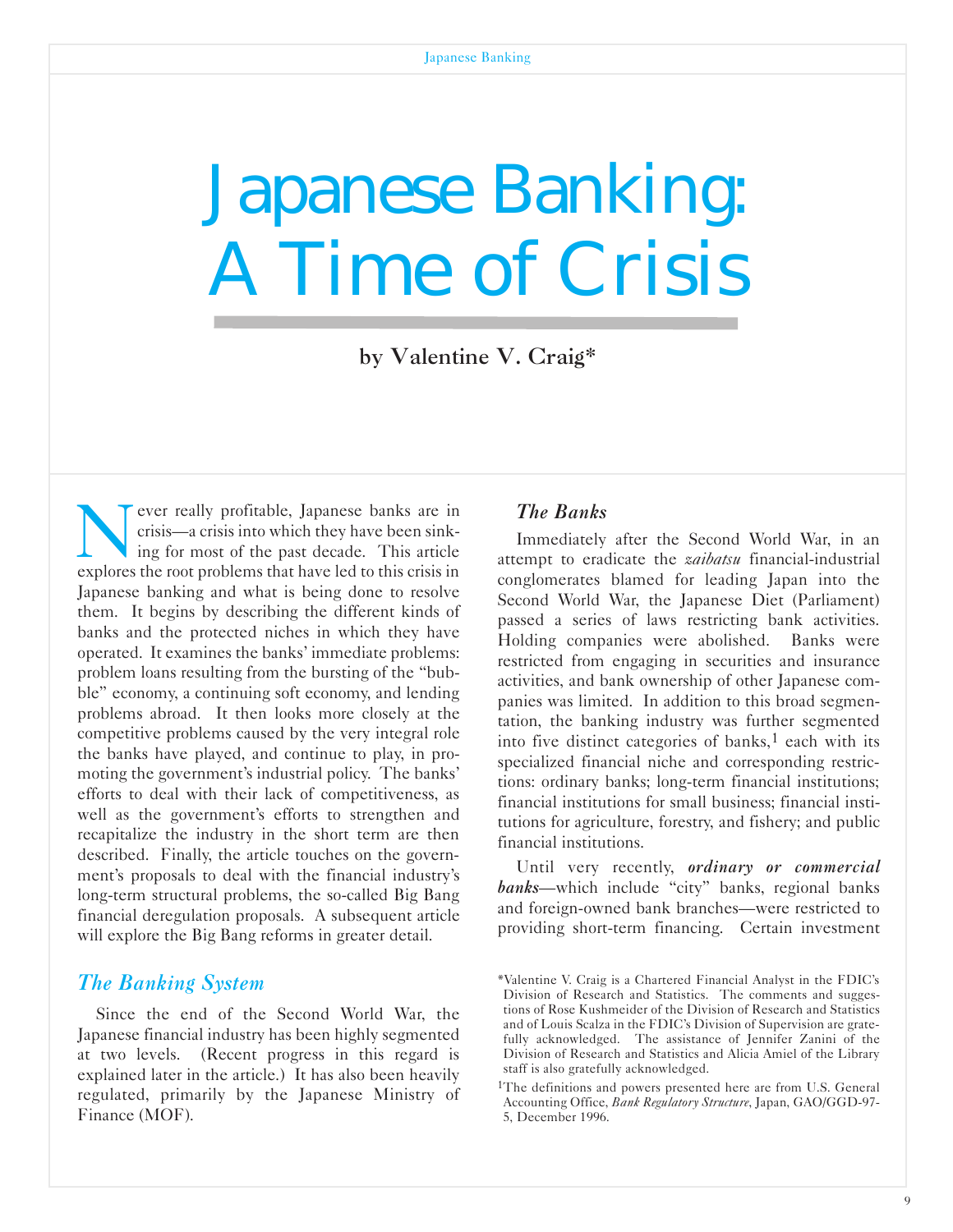banking services were also permitted. Commercial paper underwriting, foreign exchange, trade financing and some international securities activities were permissible activities. As of February 28, 1997, there were 10 city banks, 129 regional banks, and 92 foreignowned banks.2 These commercial banks together provided approximately two-thirds of all industrial loans.

The *city banks* were based in the large cities and were supported by a network of nationwide branches. They traditionally focused on short-term lending to large corporations. They also engaged in some securities activities and international finance. All city banks were also licensed as foreign-exchange banks. For their funding, they relied on Bank of Japan (BOJ) borrowings, the short-term interbank market, and corporate deposits (approximately onehalf of their deposits were from large corporate accounts). *Regional banks* were restricted to providing funding within their prefectures; their customers were primarily small and medium-sized corporations and the interbank market. More than half of their deposits came from individuals. *Foreign-owned bank branches* in Japan functioned like city and regional banks. They accounted for a negligible amount of industry deposits, loans or assets, but were active participants in the derivatives market.

Long-term financing in Japan has been traditionally provided by *long-term financial institutions*, a group that includes 33 trust banks (8 of which belong to the Federation of Bankers Associations of Japan) and 3 long-term credit banks. Until recently, these institutions were the only financial institutions in Japan permitted to raise long-term funds.

The *trust banks* were licensed to conduct both banking and trust activities, and they and the life insurance companies were given a virtual monopoly over most Japanese pension fund investments. As major sources of real-estate and development loans during the "bubble years" (the period of rapid and unsustainable escalation in the stock and real-estate markets in the 1980s), the trust banks currently account for a large percentage of the banking sector's nonperforming loans. They were funded by individual and corporate deposits held in trusts. The *long-term credit banks* provided funds to businesses for the purchase of plant and equipment and for long-term working capital. Because these banks were restricted from accepting deposits from their own borrowers and the government, their major source of financing had been the issuance of debentures.

Nineteen large banks from these first two bank categories are considered Japan's "major" banks. They

include the nine remaining city banks, seven of the trust banks, and all three long-term credit banks. The city banks are Dai-Ichi Kangyo, Sakura, Tokyo-Mitsubishi, Fuji, Sumitomo, Daiwa, Sanwa, Tokai, and Asahi. The seven major trust banks are Mitsui, Mitsubishi, Sumitomo, Yasuda, Nippon, Toyo, and Chuo. The long-term credit banks are Industrial Bank of Japan, Long-Term Credit Bank of Japan, and Nippon Credit Bank.

*Financial institutions for small business* are the third category of Japanese banks, which is composed of approximately 800 mutual (*shinkin*) banks, credit associations, and credit cooperatives. These institutions have traditionally provided funding to their members, who are primarily small- and medium-sized businesses, consumer cooperatives, and labor unions. Their sources of funds have been deposits and installment savings provided by members (the *shinkin* banks also accept deposits from nonmembers). Three national federations act as central banks for these cooperative banks. The Ministry of Finance supervises the mutual banks and credit associations, while regional governments supervise the credit cooperatives. The credit associations and cooperatives have not been required to disclose information about asset quality, but both types of institutions, particularly the latter, were large lenders in the Japanese real-estate market during the 1980s.

The fourth category of financial institutions consists of *financial institutions for agriculture, forestry, and fishery*. As of February 28, 1997, there were 47 credit federations of agricultural cooperatives and 35 federations of fishery cooperatives. These institutions take deposits from and target their lending to local cooperatives. The cooperatives exist at two levels: the level of village, town, or city and the level of prefecture. Serving as the central bank for these institutions is the Norinchukin Bank, which is regulated by the Ministry of Finance and the Ministry of Agriculture, Forestry, and Fishery. During the 1980s, this sector was very active in lending to the housing loan companies, called *jusen*.

The fifth category of Japanese financial institution is that of *public financial institutions*: 11 wholly owned government banks and 9 public corporations. These public institutions are used to supplement private-

<sup>2</sup>Updated February 1997 data on Japanese banks are from the Federation of Bankers Associations of Japan (*Zenginkyo*), FAQ about Japanese Banks, http://www.Zenginkyo.or.jp/en/faq/a,htm. One of the 10 city banks, Hokkaido Takushoku Bank, subsequently failed in November 1997.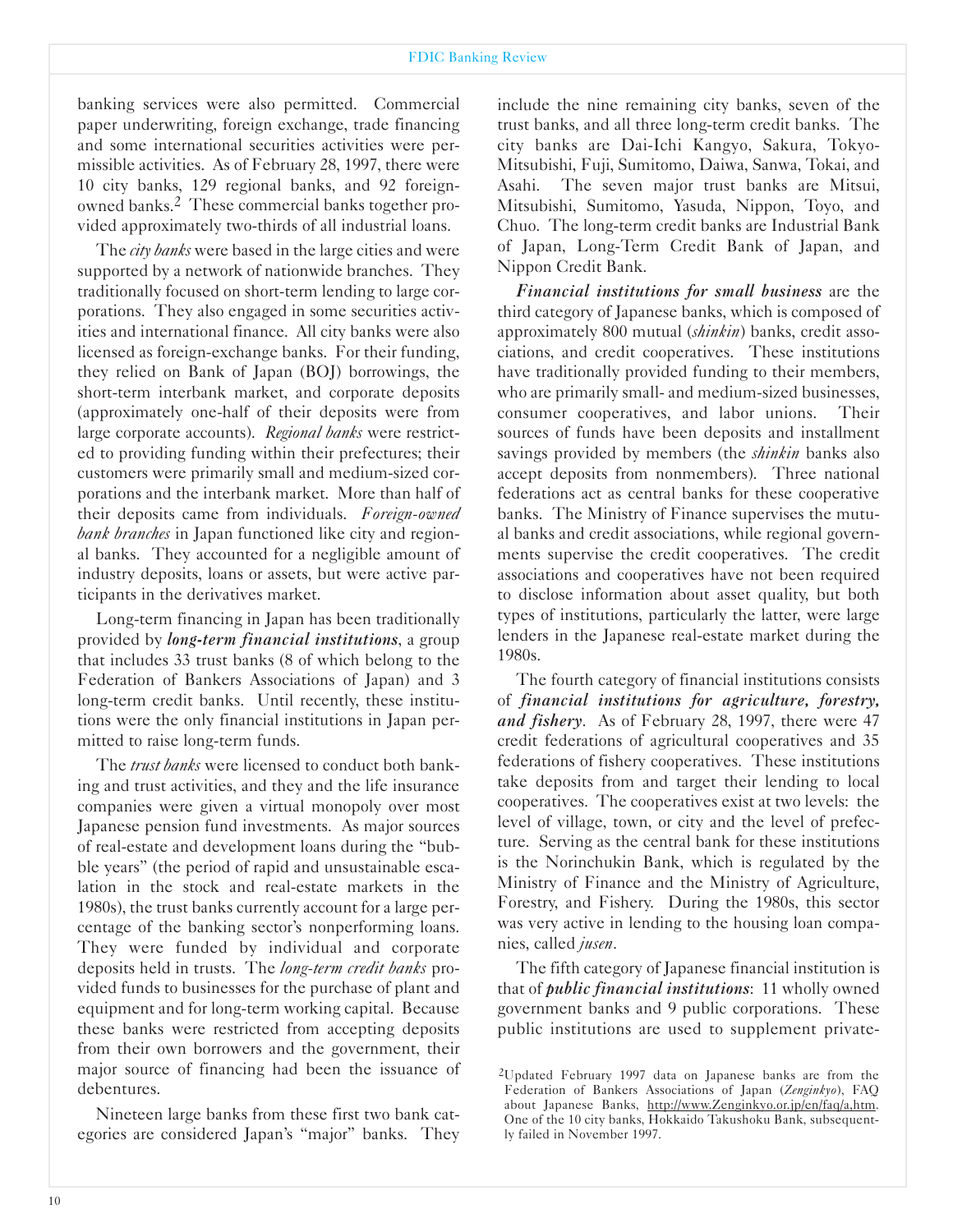#### Japanese Banking

sector financing. They are funded through the Ministry of Finance, which is funded through the Japanese Postal Savings System. The Japanese Post Office, although not considered a bank, is certainly a formidable banking competitor, for its savings system has taken in approximately \$2 trillion in savings-45 percent of all Japanese deposits.

In addition to the five categories of banks, there are a number of unregulated nonbanks—lending institutions that do not take deposits. These consist of insurance companies, housing loan companies (the *jusen* mentioned above), leasing companies, consumer finance companies, securities companies, and moneymarket dealers.

#### *Bank Regulation*

The Ministry of Finance (MOF) and the Bank of Japan (BOJ) share responsibility for monitoring the safety and soundness of Japan's banking industry. Other Japanese bank regulators are the Deposit Insurance Corporation (DIC), which is responsible for insuring bank deposits, and the Resolution and Collection Bank (RCB), which was created in 1995 to receive the assets of failed financial institutions.

The MOF, which also supervises securities institutions, is the primary bank regulator. Its responsibilities approximate those of the U.S. Department of the Treasury, the Internal Revenue Service, the Office of Management and Budget, the Securities and Exchange Commission, and to some extent the Federal Reserve Board.3 In its banking oversight, the MOF establishes bank standards and has sole responsibility for bank licensing and for development and enforcement of bank regulations. It also has sole legal authority to take enforcement actions against financial institutions, leading to fines, imprisonment, and revocation of licenses. For the most part, the MOF has taken supervisory action by issuing "administrative guidance" on a case-by-case basis. Although the guidance provided through such notifications is not legally enforceable, banks are expected to act upon MOF guidance.

The Bank of Japan—which until recently was under the control of the MOF-is the nation's central bank and has responsibility for maintaining and fostering a safe-and-sound financial system. Although the BOJ has no legal authority to take enforcement actions against financial institutions, it provides advice to these institutions through its frequent contacts with them. As with the MOF's guidance, BOJ advice is typically treated as binding by Japanese banks.

Effective April 1, 1998, the BOJ became independent of the MOF and its powers were expanded to accord with those of other countries' central banks. In light of recent scandals involving bribes to BOJ employees, the Bank is being reorganized to encourage central bank transparency and accountability.

Both the MOF and the BOJ may inspect or examine banks at any time and with any frequency, although each typically examines the average bank once every two to three years. The MOF and the BOJ coordinate their monitoring efforts to ensure that most banks are examined annually. Since 1987, the MOF has used a rating system similar to the CAMELS rating system used by bank regulatory agencies in the United States.4

The DIC was established in 1971 to protect depositors and maintain the stability of the financial system. It is supervised by the MOF; the Minister of Finance appoints its governor; and the MOF approves the appointments of its executive directors and committee members. In addition, the MOF must initially approve all applications from financial institutions for financial assistance.

The DIC has authority to collect insurance premiums, pay insurance claims and advance payments, provide financial assistance, purchase assets from failing or failed financial institutions, and manage funds. It insures deposits up to a maximum of 10 million yen per depositor (approximately  $$73,400$ ).<sup>5</sup> Excluded from coverage are interbank deposits, deposits in foreign currency, deposits in foreign banks and in overseas branches of Japanese banks. Membership in the system is mandatory for city banks, long-term credit banks, trust banks, and certain other banks.

In 1991, for the first time in its history, the DIC arranged an assisted merger of an insolvent institution with a stronger institution. Between 1991 and 1993 there were four more assisted mergers. In 1995, the RCB, modeled after the U.S. Resolution Trust Corporation (RTC), was created to receive the assets of failed financial institutions.

The Diet recently enacted legislation that (1) granted the DIC the authority to issue 3 trillion yen (\$22 bil-

<sup>3&</sup>quot;Scandal Erodes the Power of Japan's Bastion of Fiscal Austerity," *The New York Times* (March 17, 1998), D1.

<sup>4</sup>The acronym CAMELS refers to capital, asset quality, management, earnings, liquidity, and sensitivity to market risk.

<sup>&</sup>lt;sup>5</sup>All dollar-yen exchange rate calculations are based on an exchange rate of 136.27 yen to the U.S. dollar, the late New York spot rate on May 14, 1998.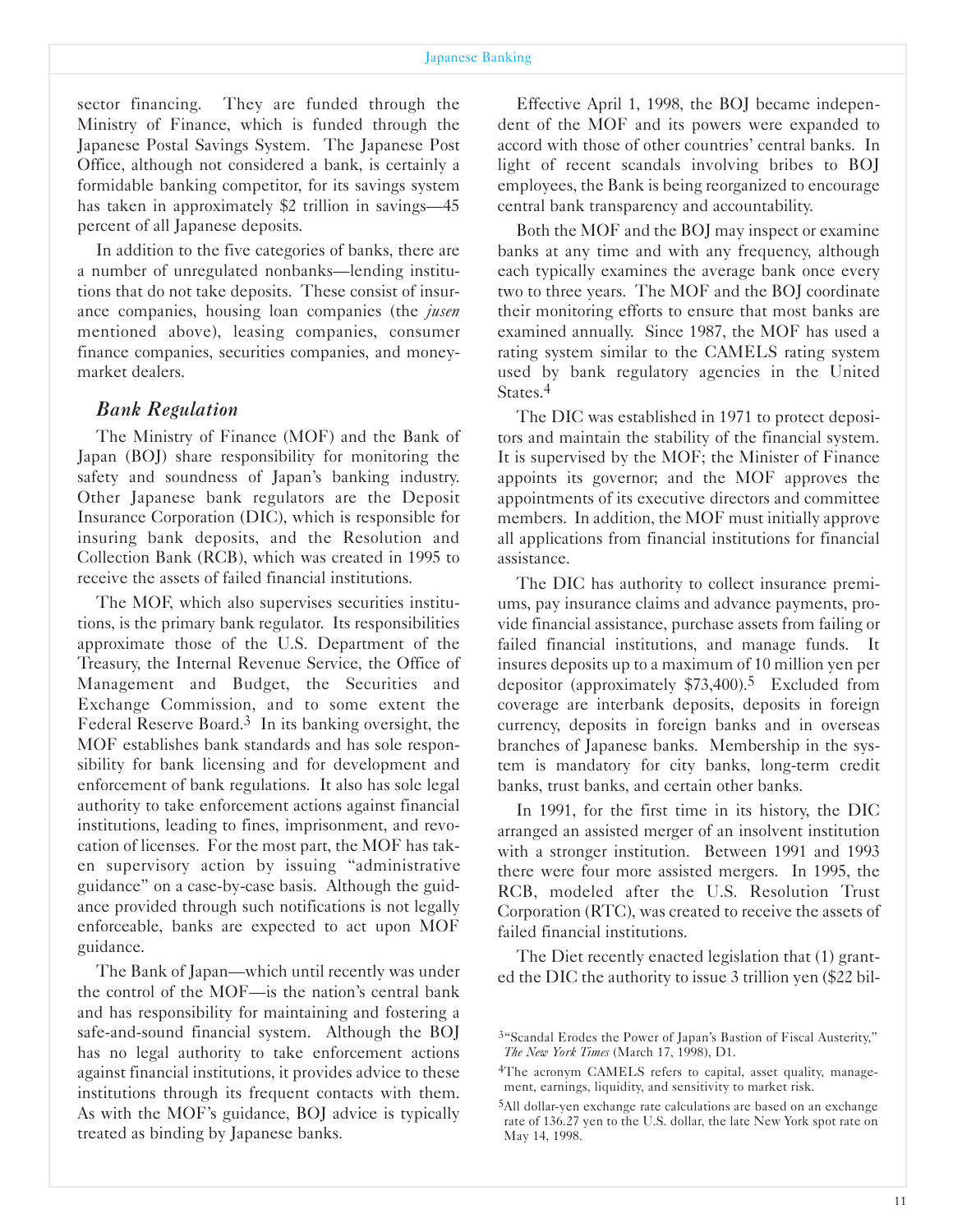lion) of government bonds; (2) provided government guarantees for the DIC to borrow 10 trillion yen (\$73.4 billion); and (3) amended the Deposit Insurance Law to allow issuance of 7 trillion yen (\$51.4 billion) of government bonds to compensate for commercial bank losses. Previously, the DIC had been allowed to borrow up to 2 trillion yen (\$14.7 billion) from the BOJ.

### *The Problems*

Japanese banks' distress is caused by both immediate and long-term problems. Speculative lending in Japan during the bubble years of the 1980s created a severe domestic bad-loan problem, and a more recent concentration of lending to Southeast Asia businesses resulted in foreign loans that also are expected to be problematic. The more difficult problems facing Japanese banks, however, are longstanding competitive problems resulting from the government-industrybank relationship.

#### *Bursting of the "Bubble" Economy*

The immediate problem facing Japanese banks is their bad loans. The Japanese Ministry of Finance reported in January 1998 that its best estimate of the extent of domestic bad loans was 77 trillion yen (approximately \$565 billion)-approximately 14 percent of total domestic loans. Although MOF audit requirements were used to arrive at this estimate, the estimate is based upon bank self-assessment and may therefore underestimate the extent of the problem. Since the January announcement, bad-debt levels have also reportedly increased quite substantially and are expected to continue increasing in the coming months.<sup>6</sup>

Many of these problem loans were made during the bubble years, when the long-term financial institutions and the financial institutions for agriculture, forestry, and fishery, the latter particularly, lent vast sums to commercial real-estate developers and home buyers either directly or through the *jusen* (housing loan companies financed by the banks). But the real-estate and stock markets began to crash in earnest in 1990, bringing an end to the bubble economy. By some estimates, today's real-estate prices in Japan represent an amazing 80 percent decline from their highs in the 1980s.7 Although some major banks have made large provisions to cover *jusen*-related exposures, overall the banks have been slow to recognize their losses and rid themselves of these problem loans. With this overhang of unsold problem real-estate loans, the real-estate market continues to languish.

In the mid-1990s a government effort to bail out the *jusen* with taxpayer funds was met with tremendous resistance by the Japanese people; and until recently, that resistance deterred the government from providing taxpayer funds to deal with the banking crisis. A complicating factor in the resolution of the bad-loan problem in Japan, and a reason for public opposition to a government bailout of the *jusen*, is that many of the borrowers from the *jusen* are rumored to be members of the *yakuzi*, the Japanese underworld. A very detailed report on the *jusen* by the MOF and the Ministry of Agriculture, Forestry, and Fisheries, issued in January 1998, reinforced this belief when it inexplicably omitted the names of the largest *jusen* borrowers, all realestate brokers.

Japanese banks were also substantially affected by the precipitous drop in the Japanese stock market that began in 1990. As with the real-estate market, the stock market has declined dramatically—approximately 60 percent from its highs during the bubble years. Although Japanese banks were not permitted to hold directly more than 5 percent of the shares of another company, an estimated 30 percent of the equity of Japanese industrial companies is held by banks indirectly.8 Larger banks in particular are thought to have effective control over other companies by their indirect ownership through subsidiaries and affiliates and by crossshareholding arrangements, interlocking directorships, and credit relationships.

Until recently, bank stock investments in Japan had to be valued at the lower of cost or market, and banks were allowed to use 45 percent of their "hidden reserves"—the unrealized gain on equity holdings—to meet international capital requirements. Any decline in the Japanese stock market therefore decreased the banks' capital and their lending ability. Because of continuing slippage in the Nikkei, it has been estimated that the largest banks' hidden reserves at the end of fiscal 1998 (March 31) represent 10 percent of their level a year earlier, with 8 of the 19 largest banks no longer having any hidden reserves left. It has been calculated that no hidden reserves will be left at any of the largest banks if the Nikkei goes beneath 16,201.9

7"The Japan Puzzle," *The Economist* (March 21, 1998): 22.

<sup>6&</sup>quot;Japan Banks Dumping Bad Debts, Incurring Large Losses, Sources Say," *BNA's Banking Report* 70, no. 14 (April 6, 1998): 583-84.

<sup>8</sup>Anthony Saunders and Ingo Walter, *Universal Banking in the United States: What could we gain? What could we lose?* New York, Oxford University Press (1994), 84-86.

<sup>&</sup>lt;sup>9</sup>"Japanese Banks Dumping Bad Debts, Incurring Large Losses, Sources Say," *BNA's Banking Report* 70, no. 14 (April 6, 1998): 583-84. The Nikkei was 15,014 on June 11, 1998.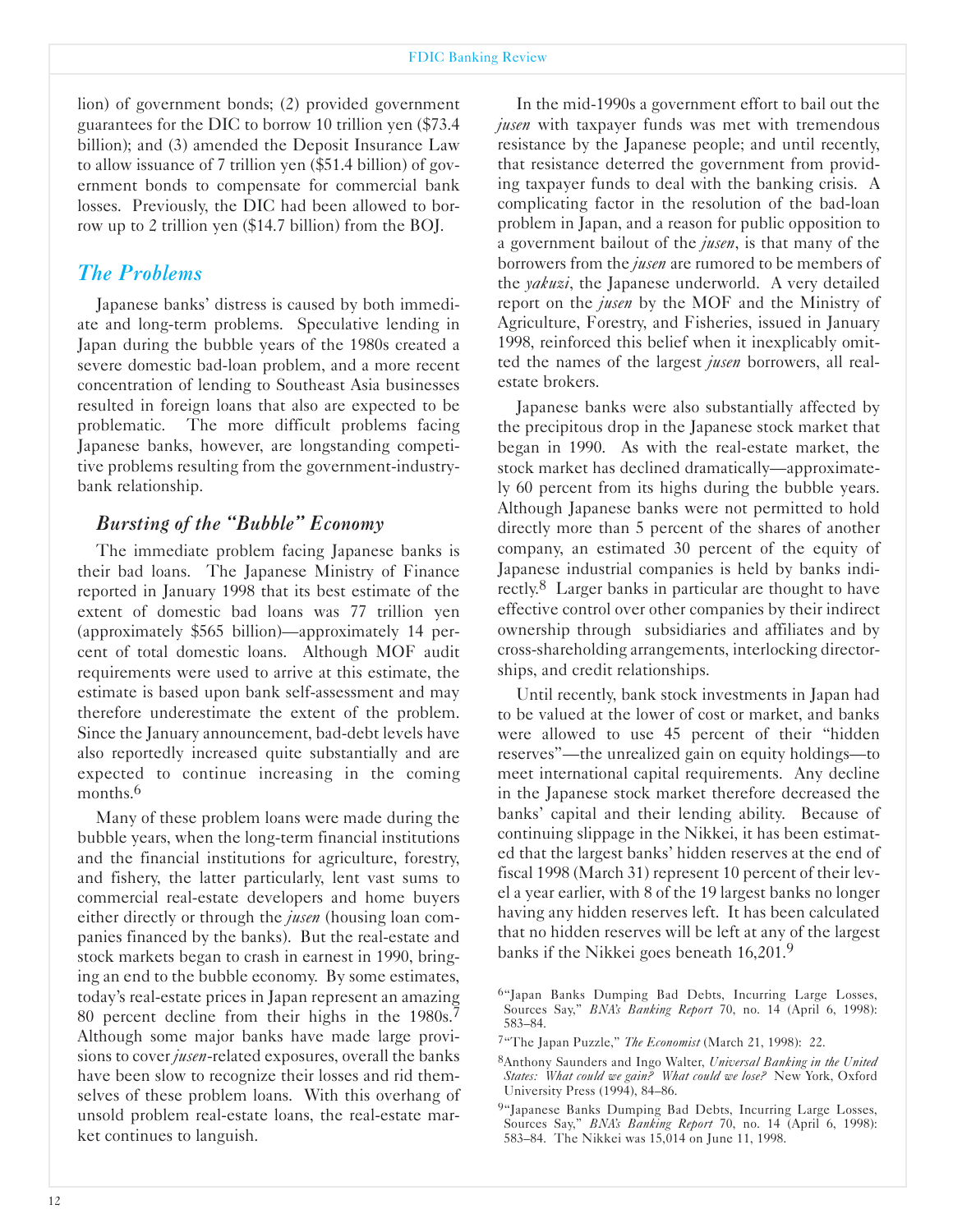The economic problems that have so seriously affected Japan, and Japanese banks, show no sign of abating. In fact, they appear to be worsening. Japan's Economic Planning Agency reported in June that the country had entered its first recession since the oil crisis in the 1970s. Its gross domestic product shrank an annualized 5.3 percent in the first quarter of 1998, following a 1.5 percent annualized decline in the fourth quarter of 1997. Its gross domestic product for the fiscal year (ending March 31, 1998) also fell—by 0.7 percent—the first fiscal year decline since 1975. The unemployment rate has been steadily rising, reaching 4.1 percent in April. This level, although low compared to international norms, is remarkably high for Japan. Additionally, as of June 12, the yen had sunk to an 8-year low against the dollar. The stock market remains in the doldrums, and recently, at the 15,000 level, the Nikkei has been testing its 1995 lows. Bankruptcies, both corporate and personal, are on the rise, and finally, it is not at all clear that real-estate prices, down an estimated 80 percent from their highs in the 1980s, have bottomed out.

#### *Problems in Foreign Lending*

The foreign lending of Japanese banks has also produced problems. As big lenders to Southeast Asia, Japanese banks are expected to suffer substantial losses from this exposure.

Many Japanese banks responded to the poor conditions in the domestic market by stepping up their foreign lending. Foreign loans and other assets account for approximately 22 percent of the assets of Japan's 20 largest banks.10 However, foreign lending has produced problems of its own. Because much of it is done in dollars and accounted for in yen, recent appreciation in the dollar has resulted in an increase in the yenamount of loans outstanding, forcing banks to set aside more capital to meet Bank for International Settlements minimum reserve requirements. But a more pressing problem is that much of Japanese banks' foreign lending was made to Southeast Asian companies. The Bank for International Settlements reports that Japanese banks hold at least \$276 billion in loans to businesses in Asia. This Asian exposure by Japanese banks is approximately six times that of U.S. banks and twice that of German banks.<sup>11</sup> While some of these loans are reportedly to Japanese companies operating in Asia, much of this foreign lending may be unrecoverable. Even more ominously, these Asian economies have been major markets for Japanese goods, accounting for more than 40 percent of Japanese exports. The

crisis in Southeast Asia is therefore expected to reverberate throughout the Japanese economy.

#### *Structural Problems*

The greater problem for Japanese banks is that they are not competitive, because of structural reasons. According to Moody's Investors Services, Japanese banks-with historical return-on-assets ratios of 0.43 percent-are the world's least profitable, even disregarding problem loans.<sup>12</sup> Thus, if and when the problem loans are disposed of, Japanese banking will still remain unprofitable and unable to compete internationally unless structural changes are made. To understand the reasons for this lack of competitiveness, one must understand two relationships: the one between Japanese industry and the Japanese government, the other between the banks and other Japanese businesses (called the *keiretsu* relationship).

The power of the Japanese government over the financial affairs of Japanese banks is tremendous. For example, until the summer of 1991, the BOJ, under the direction of the MOF, assigned each bank each quarter the net amount of new lending it was authorized to make.<sup>13</sup> This power is exerted to achieve one objective. As set forth by the Japanese government, the overriding purpose of Japanese banks has been to act as intermediaries in recycling Japanese savings to Japanese industry. Following the Second World War, the government-particularly the very powerful Ministry of Finance-successfully built and directed a banking system whose single goal was to support Japanese industry with the cheapest possible cost of capital. As one analyst has said, Japan has the only banking sector in the world dedicated to the cause of full employment.<sup>14</sup> Bank loans in Japan remain the major source of corporate finance, far overshadowing the stock and bond markets as sources of capital. Savers (who receive 0.1 percent annual interest on their time-deposit accounts) and the banks (whose large customers typically pay loan interest rates of between 12.5 and 25 basis points above the bank's cost of funds) have been sacrificed by the government to the cause of industrial production.

<sup>10&</sup>quot;Raging Dollar Threatens Tokyo's Banks," *The Wall Street Journal* (February 13, 1997), A12.

<sup>11&</sup>quot;Moody's Gauges Risk Exposure of Worldwide Banks to Asian Crisis," *BNA's Banking Report* 70, no. 10 (April 10, 1998): 407.

<sup>12&</sup>quot;Japan's Sick Banking System," *The Economist* (March 9, 1996): 71  $13$ Ibid.

<sup>14&</sup>quot;Why Japanese Banks Don't Care about Profits," *Euromoney* (February 1998): 66-70.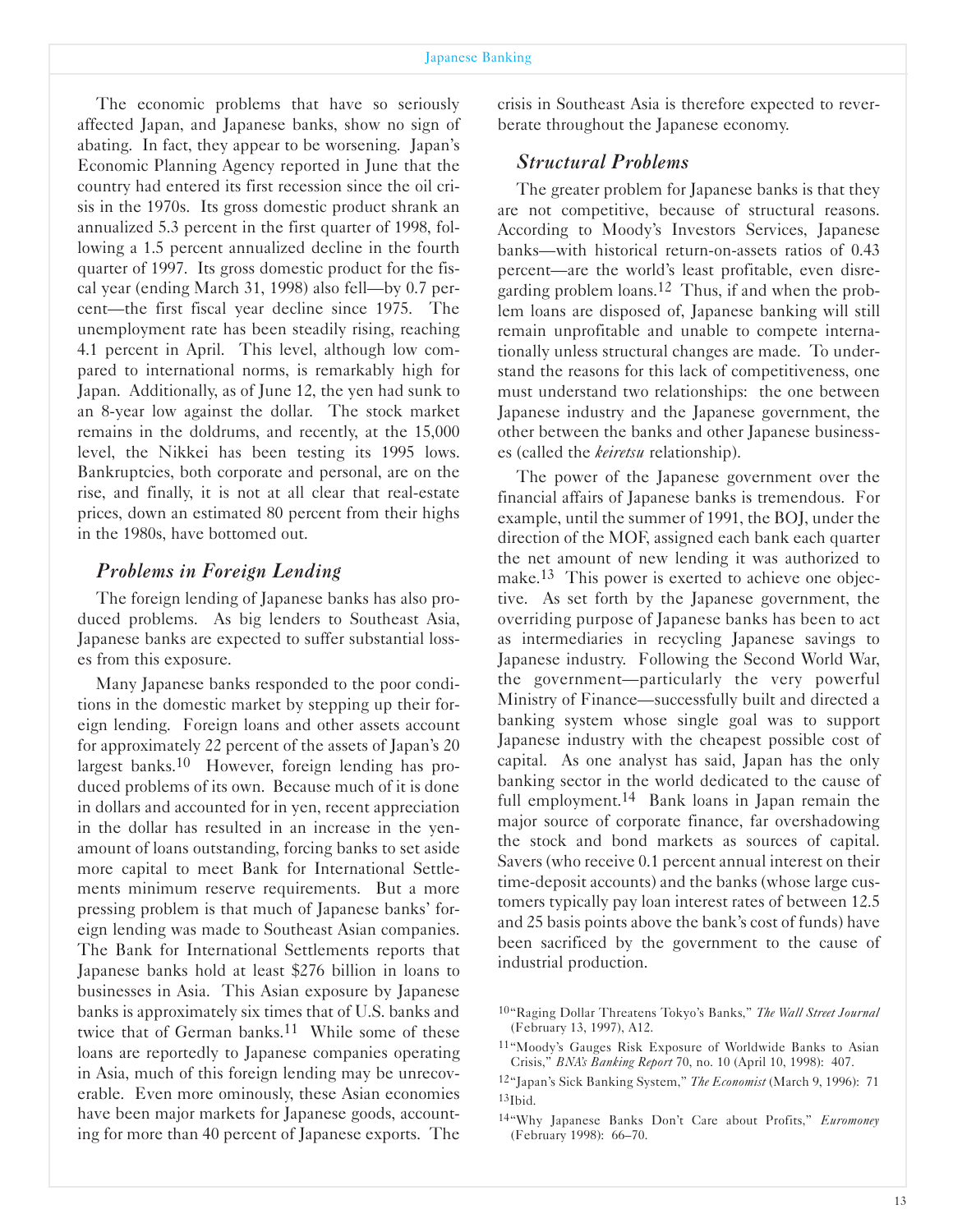#### FDIC Banking Review

But in return for carrying out national industrial policy and lending at rock-bottom rates, banks were protected from global and domestic competition and received tacit government assurance of a bailout should problems arise. Historically, when a Japanese financial institution was in difficulty, other healthy institutions, at government urging, would act as a "convoy" and rescue the failing institution by providing liquidity to it, or agreeing to merge with it.

This tacit government-directed guarantee allowed Japanese banks to ignore credit quality in pricing loans. Thus, they severely underpriced their products; and low margins, in turn, pushed them to pursue a strategy of volume lending. The average spread between loans and deposits has also narrowed over time, declining to 171 basis points in September 1995 from 230 basis points in March 1991.15

Inherent conflicts of interest have allowed this lack of bank profitability to go unchallenged. Large corporate customers reportedly own more than 50 percent of the shares of Japanese banks, so it is easy to understand the lack of stockholder attention to loan mispricing.16 Here it is important to grasp the concept of the *keiretsu*. *Keiretsu* are closely knit groups of Japanese businesses that, sanctioned by the government, work together cooperatively to achieve group goals. They are affiliated through cross-shareholding agreements. Six *keiretsu* in Japan have a large commercial bank at their center, with the rest of the group composed of trust banks, life and nonlife insurance companies, and trading, construction, finance, and real-estate companies. The banks in the *keiretsu* are both lenders to and stockholders of the other businesses; the other businesses are both stockholders of the banks and the prime beneficiaries of the banks' lowcost loans. *Keiretsu* members are also frequently on the bank's board of directors, and bank officials are frequently on the boards of the other firms.

Government industrial policy and the inherent conflicts of interest in the *keiretsu* relationship have produced an unprofitable banking sector. However, because banks operate in protected niches, with a guaranteed level of "appropriate" profits, they have not pursued more-profitable financial services. For instance, two lucrative services provided by global banks today—loan securitization and interest-rate swaps—are foreign innovations that Japanese banks have ignored. Until very recently, Japanese banks rarely engaged in securitization, and their use of derivatives was severely restricted. Some Japanese banks have begun securitizing their problem-loan portfolios,

but have used foreign financial institutions, mostly located in London, to do so—even for Japanese securities issued in yen and sold back to Japanese investors. Japanese banks are also markedly low-tech, and they have not been able to take advantage of arbitrage opportunities created by disequilibriums in foreign or domestic markets.

Unlike the situation in most countries, the two most powerful departments in Japanese banks are corporate planning (whose members interact with the MOF) and personnel (whose members oversee the careers of bank employees). The careers of Japanese bankers are still virtually governed by seniority. An employee's bonus is guaranteed; his rank and pay are basically identical to all other employees of his age (Japanese bankers continue to be predominantly male); and the route to promotion is inflexible.<sup>17</sup> Heads of departments or major branch managers are often elevated to board membership as recognition of their service. Boards tend to be very large (Tokyo-Mitsubishi, for instance, has 60 board members), and it is not considered respectful for board members to question corporate decisions.<sup>18</sup>

## *What Is Being Done*

In response to their problems, some banks, most particularly the major banks, have begun to dispose of their problem loans and to undertake modest downsizing, cost-cutting, and business-shifting activities. The Japanese government has also initiated some shortterm fixes to help the banks; and has proposed some reforms, some of which have been enacted, to deal with the underlying lack of competitiveness of the Japanese financial sector, the so-called Big Bang reforms.

#### *Banks' Actions*

The major Japanese banks have begun to deal with their problem loans. Many other Japanese banks, however, have been slow to dispose of their problem loans because lending opportunities have been limited, bond

<sup>15&</sup>quot;Japan's Banks Struggle with Many Problems, Spur Slump in Stocks," *The Wall Street Journal* (January 22, 1997), A1.

<sup>16&</sup>quot;Why Japanese Banks Don't Care about Profits," *Euromoney* (February 1998): 66-70.

<sup>17</sup>*Euromoney* reports that bank presidents must serve a stint as director of corporate planning, with approximately 23 years necessary for advancing from an entrylevel bank employee to a division head in corporate planning.

<sup>18&</sup>quot;Why Japanese Banks Don't Care about Profits," *Euromoney* (February 1998): 66-70.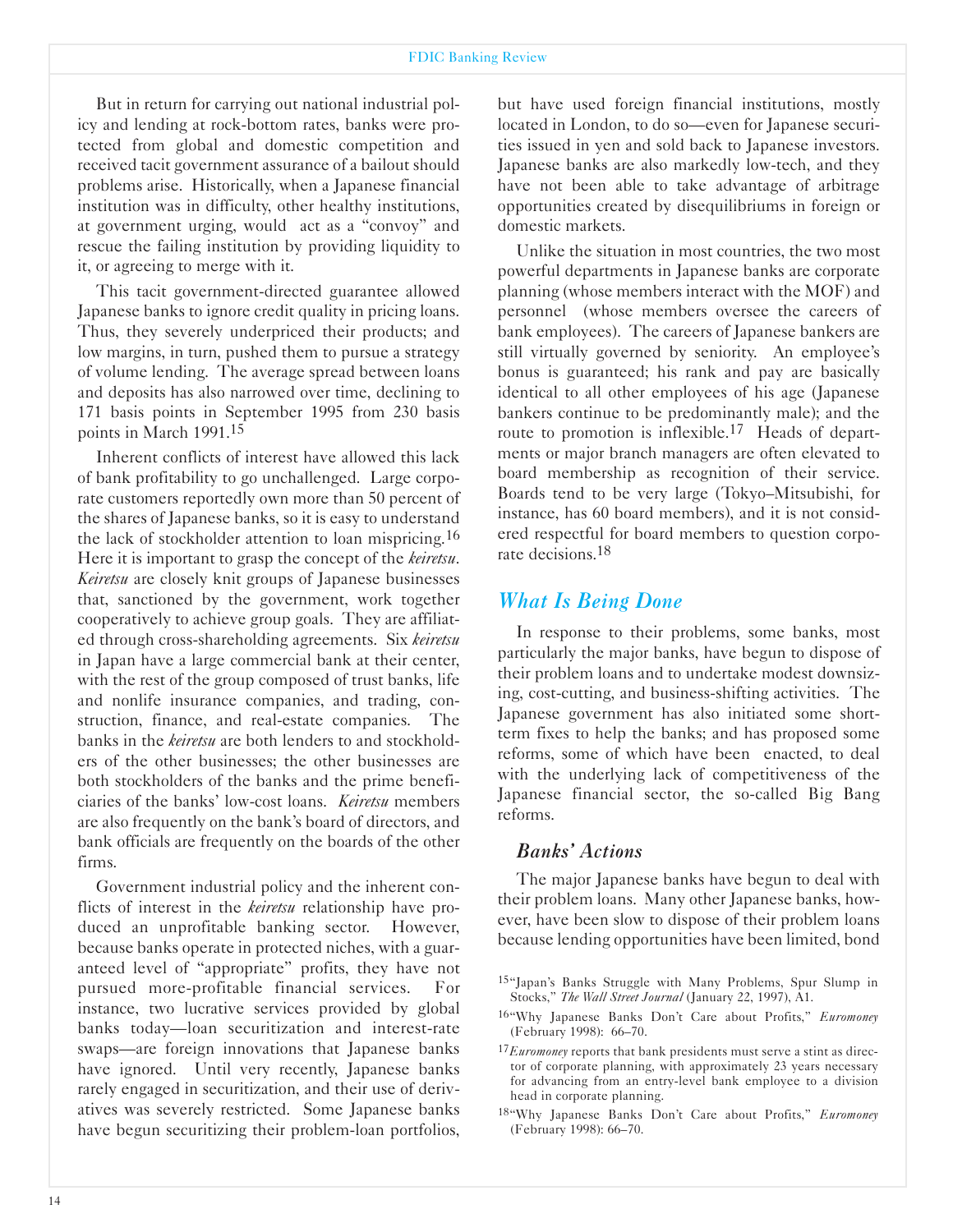yields low, and a government bailout (now announced) was long expected. For the 1996 fiscal year ending March 31, 1997, the 19 major Japanese banks disposed of 6.17 trillion yen (\$45.3 billion) in nonperforming loans,19 double the volume disposed of the previous year. The Bank of Tokyo-Mitsubishi reported that it wrote off \$8.4 billion in problem loans, and Fuji Bank reported plans to sell \$25 billion in loans to build its capital base.20 Fiscal 1997 bank records are not scheduled for release until later in 1998, but it has been reported that the large banks will be writing off 10.219 trillion yen (\$75 billion) in nonperforming loans for this period.21

Virtually all buyers have been foreigners, for Japanese life insurance companies have shown little interest in entering this market. E&Y Kenneth Leventhal estimates that by the beginning of 1998, \$20 billion in foreign money had been invested in problem loans and distressed properties. Most of the deals were bulk sales; buyers were expected to securitize and sell them when restrictions on securitization end this year.

In addition, some banks have initiated modest downsizing, salary decreases and branch closings. Downsizing and cost cutting was required initially for all banks planning to take advantage of the DIC's 13 trillion yen assistance program (described below). Among the larger banks, the Bank of Tokyo-Mitsubishi announced planned staff reductions, branch closings, and pay cuts. Sanwa Bank is planning staff reductions of 1,300 employees over the next three years. It also plans to reduce the number of directors from 43 to 30; to cut compensation; and to consolidate or to close 60 branches in Japan and 5 branches overseas during the next three years. Sakura Bank will close as many as 23 overseas branches.22 Sumitomo Bank's Californiabased operations are being purchased by Zions Bancorporation (Utah).23 However, despite some cost cutting, Japanese bank salaries continue to be higher than salaries in other Japanese industries. They are also higher than bank salaries in other countries, a fact that is particularly interesting inasmuch as Japanese banks, unlike many of their international peers, do not provide investment banking services, typically a more lucrative banking specialty.

The *keiretsu* relationships are also changing. According to recent reports, cross-shareholdings (the glue of the *keiretsu* arrangements) have declined, dropping from 55 percent of total shareholdings 10 years ago to 47 percent today.<sup>24</sup> And the "convoy" system has begun to unravel. Nissan Mutual Insurance Company, Sanyo Securities, Hokkaido Takushoku Bank, and Yamaichi Securities are all companies that were recently allowed to fail. It was reported that nine life insurance companies rejected Sanyo's request for a postponement of its loan payments. However, the convoy system is not completely finished. Many analysts see the recent requests by the major banks for government financial assistance as their capitulation to MOF demands that they provide protective camouflage for weaker banks in need of assistance. In particular, Sanwa Bank, one of the healthiest Japanese banks, recently applied for a loan of 100 billion yen that was generally seen as unneeded.25

In response to changing conditions, some banks have changed their business mix. Lending activity has been curtailed; construction companies, in particular, report that their lines of credit have been shut down. Larger numbers of commercial banks have been entering the bond business, gaining a market share of 60 percent in the year ending March 1997, up from 36 percent a year earlier.<sup>26</sup> Long-term credit banks, having lost their monopoly on providing long-term credit, have shown an interest in entering asset management. Two of the three long-term credit banks, Nippon Credit Bank and Long-Term Credit Bank of Japan, allied themselves last year with Bankers Trust and Swiss Bank Corp., respectively, to strengthen their global asset management capabilities. The third longterm credit bank, Industrial Bank of Japan, is actively seeking a comparable alliance.

#### *Short-Term Government Fixes*

The Japanese government has tried to help the banks both indirectly, by stimulating the economy, and directly, by providing cash to the industry. It has pur-

- 19"Japanese Banks Dumping Bad Debts, Incurring Large Losses, Sources Say," *BNA's Banking Report* 70, no. 14 (April 6, 1998): 583-84.
- 20"Bank of Tokyo-Mitsubishi Write-off of \$8.4 Billion Could Spur Other Banks," *The Wall Street Journal* (September 12, 1997), A16.
- 21"Japanese Banks Dumping Bad Debts, Incurring Large Losses, Sources Say," *BNA's Banking Report* 70, no. 14 (April 6, 1998): 583-84.
- <sup>22</sup>"Top Japanese Banks Seek Help to Show Intent to Fix Sector," *The Wall Street Journal* (March 5, 1998), A19.
- 23"Sumitomo Bank Seeks to Sell Some U.S. Lines," *The Wall Street Journal* (December 5, 1997), A3.
- 24"Japan Girds for Changes on Lending," *The Wall Street Journal* (October 24, 1997), A14.
- <sup>25</sup>"The Japanese Banks Seek Help to Show Intent to Fix Sector," *The Wall Street Journal* (March 5, 1998), A19.
- 26"Japanese Securities Firms: Once There Were Four," *The Economist* (September 27, 1997): 80.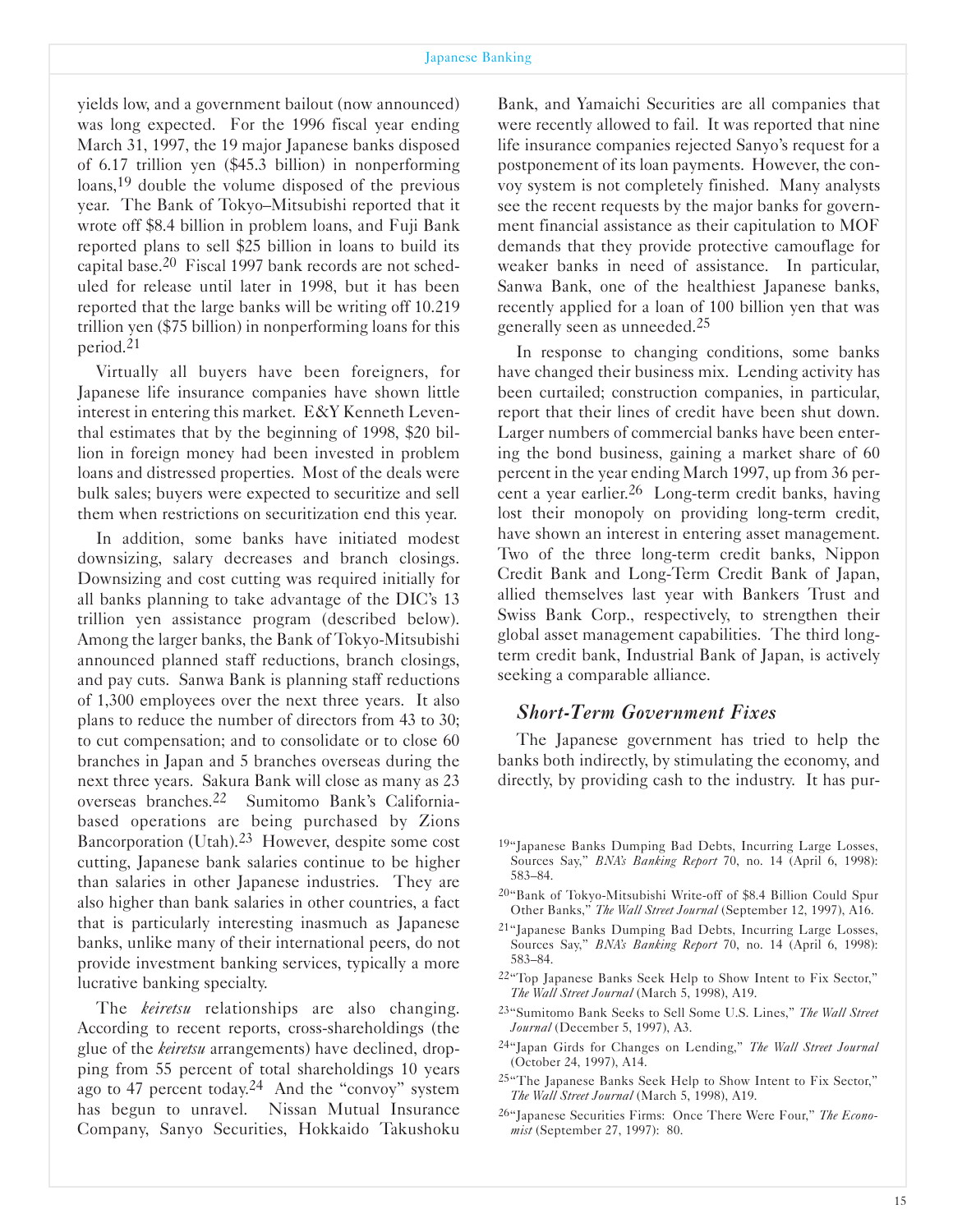sued a very easy monetary policy, dropping the official discount rate to 0.5 percent in 1995, where it remains. However, many analysts feel that this loose monetary policy, rather than restarting the economy, has caused excessive borrowing and overcapacity. With rates this low, the government is also no longer in a position to use monetary policy as a tool to spur the economy.

The government has also tried to export its way out of its problems. But because of resistance from the United States and Europe and the financial problems in Southeast Asia, an export-led expansion no longer appears a viable strategy for overcoming domestic Japanese stagnation.

The Japanese government has also tried to stimulate the economy by direct infusions of money. It injected 75 trillion yen (\$550.4 billion) into the economy between 1992 and 1995, with approximately half dedicated to public works investments. The economy began to show some signs of growth in the spring of 1997, at which point, to gain control of its budget deficit, the government raised the consumption tax, slashed public spending, raised welfare contributions, and withdrew temporary tax concessions, throwing the country into recession.

Another stimulus package has recently been announced. On March 26, 1998, the Liberal Democratic Party announced a plan, subsequently enacted, to spend 16.6 trillion yen (\$121.8 billion) in public works investments and temporary tax cuts to stimulate the economy. This is the largest stimulus package ever enacted in Japan. Approximately twothirds of the money will go to public works, including less traditional targets of public investments such as information technology, telecommunications, education, urban redevelopment, and disaster prevention. Supporters of the plan also claim it includes "decisive" measures to address the bad-loan problem, including tax incentives to encourage the disposition of bad loans more quickly and a promised overhaul of the tax system. Many analysts are not optimistic about this new stimulus package, because much is concentrated on public works spending which, in the past, appeared to help only the construction industry, and only in the short run at that. Without permanent tax cuts-which are politically difficult to enact because they would require the issuance of deficit-financed bonds, currently prohibited by a fiscal reform law-it is feared that the Japanese people will use any temporary windfall for savings rather than consumption.

The government has directed special assistance to the banks. Some of this assistance has manifested

itself in government actions to disguise the true extent of the banks' financial problems. For instance, for years the Japanese government used "price-keeping operations"-government manipulation of the stock market-to improve the balance sheets of financial and other companies. Just before the end of the fiscal year, the government would purchase huge amounts of stock on the Nikkei, thereby artificially inflating the financial statements of the banks, which are large holders of publicly traded stock. As discussed above, the banks were permitted to use some of the unrealized gains on these stock investments as hidden reserves to meet capital requirements.

Price-keeping operations were discontinued in the mid-1990s but were resurrected this year to improve the banks' reported financial condition for the 1997 fiscal year, which ended March 31, 1998. On March 30, 1998, the Postal Ministry announced that \$7 billion from postal savings and insurance accounts was being transferred to trust banks for their purchase of stock in Japanese companies. Unlike in previous years, however, this time the strategy did not work. It is unclear whether the trust banks participated to the degree expected, but in any case, sellers quickly jumped into the market, causing the Nikkei to fall to 16,527 on March 31, far short of the government goal of 18,000.<sup>27</sup>

The government, in an act reminiscent of the behavior of U.S. regulators during the savings-and-loan crisis, has recently initiated accounting rule changes to allow the banks to meet their capital requirements. Financial reporting requirements have been changed to allow banks to value their equity holdings at historical cost, a change that effectively places a floor on expected capital losses caused by the prolonged stock market decline. Another change allows banks the option of carrying their real-estate holdings at market.

The government has postponed implementing reforms that would cause some banks to be declared insolvent. In 1996, the Diet passed several bills to strengthen the deposit protection system. In particular, a "prompt corrective action" system, changing the method for calculating capital adequacy ratios to follow international standards more closely, was to have been adopted on April 1, 1998. These capital adequacy ratios would have required specific corrective actions: institutions with less than 8 percent capital would have been required to prepare a management improvement

<sup>27&</sup>quot;Japanese Plan to Boost Nikkei Stock Index Fails," *The Washington �ost* (April 2, 1998), C1.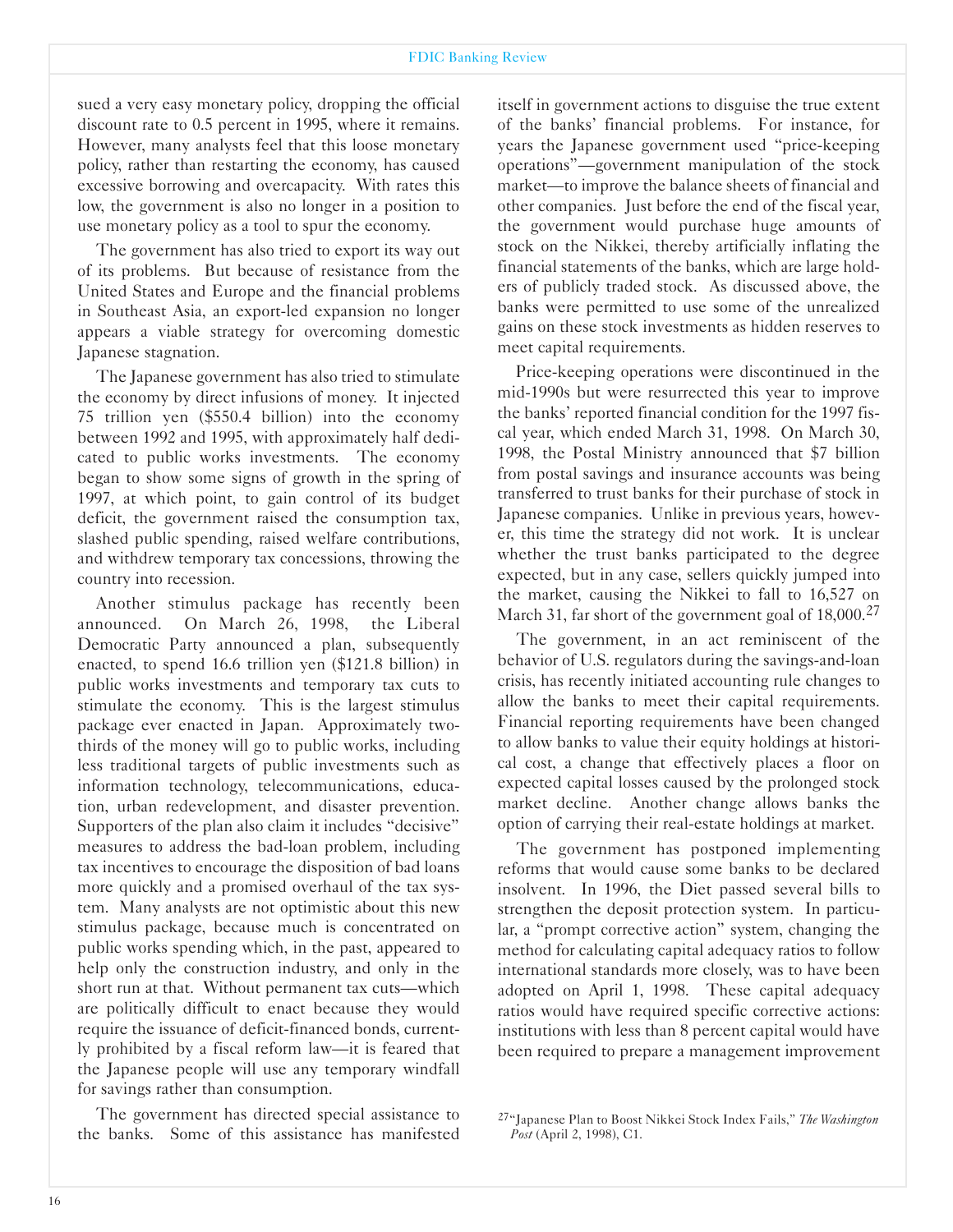plan; those below 4 percent capital would have needed to implement specific corrective measures; and those below 0 percent would have been required to suspend operations. Implementation of this system for institutions involved in domestic business has been postponed until April 1999 to give the affected banks time to clear up their bad-loan problems. Internationally active banks are still subject to the rules.

The government is now also supplying cash directly to the banks. The Liberal Democratic Party recently announced a 30 trillion yen (\$220.1 billion) program to stabilize the financial system. Thirteen trillion yen in the form of purchases of preferred stock, subordinated bonds, or loans—was to be made available by the Deposit Insurance Corporation for selected investments in weak but viable banks that were implementing prompt corrective action measures. As announced, the terms of the assistance required the banks to cut costs, write off problem loans, prepare ethics guidelines, and provide more information on their activities. However, the standard-setting committee established by the legislation backed away from these requirements and recently held that the criteria were not binding and that all banks, regardless of financial or ethical weakness, could apply.28 In fact, as mentioned above, all banks have been encouraged to apply in order to provide camouflage for the truly needy banks applying for assistance. The remaining 17 trillion yen of the 30 trillion yen financial stabilization package is being provided to the DIC to shore up its deposit fund.

#### *Long-Term Government Fixes*

Stock market manipulation, accounting rule changes to improve reported financial results, financial infusions—these are the short-term government fixes to the banks' problems. The government has also initiated dozens of reforms designed to make the Japanese financial industry more competitive over the long run. Announced by Japanese Prime Minister Ryutaro Hashimoto on November 11, 1996, these reform proposals are called Japan's Big Bang, in reference to the decade-earlier British experience in deregulating its securities markets.

The Big Bang proposals are designed to make the Japanese financial industry as a whole more competitive, and are directed to securities firms and insurance companies as well as to banks. They create a different competitive structure, authorizing financial holding companies, heretofore banned in Japan, and eliminating most of the restricted powers enjoyed by the different kinds of financial firms. They allow for broad-based competition and even permit foreign entities to enter the Japanese market. The reforms eliminate the distinctions between the different kinds of banks, allowing them to compete in one another's territory. They also eliminate a bank monopoly—foreign exchange—but permit banks to enter other, potentially lucrative financial areas, such as mutual fund distribution, underwriting and trading of securities, asset management, and eventually, perhaps, insurance sales (not yet decided). The Big Bang proposals also promote increased transparency and Western standards of governance. A new agency, the Financial Supervisory Agency (FSA), reporting directly to the prime minister and independent of the MOF, has been created to assume supervisory control over the financial entities currently supervised by the MOF.

Increased competition and greater transparency, goals of the Big Bang financial industry reforms, have much more potential to change the economic outlook for Japanese banking than cash infusions or other shortterm government fixes. However, many of the Big Bang reforms have been put on hold while the government deals with the immediacy of the banking crisis. And unfortunately it is not at all clear that either the financial industry or the still powerful MOF is fully committed to the idea of unfettered competition. The verdict on the Big Bang financial reform proposals is therefore still out. The Big Bang reforms, and the opportunities and problems they present, will be the subject of a subsequent article in the *FDIC Banking Review*.

<sup>28&</sup>quot;Japan's Bailout Fund Won't Squeeze Banks," *The Wall Street Journal* (February 27, 1998), A13.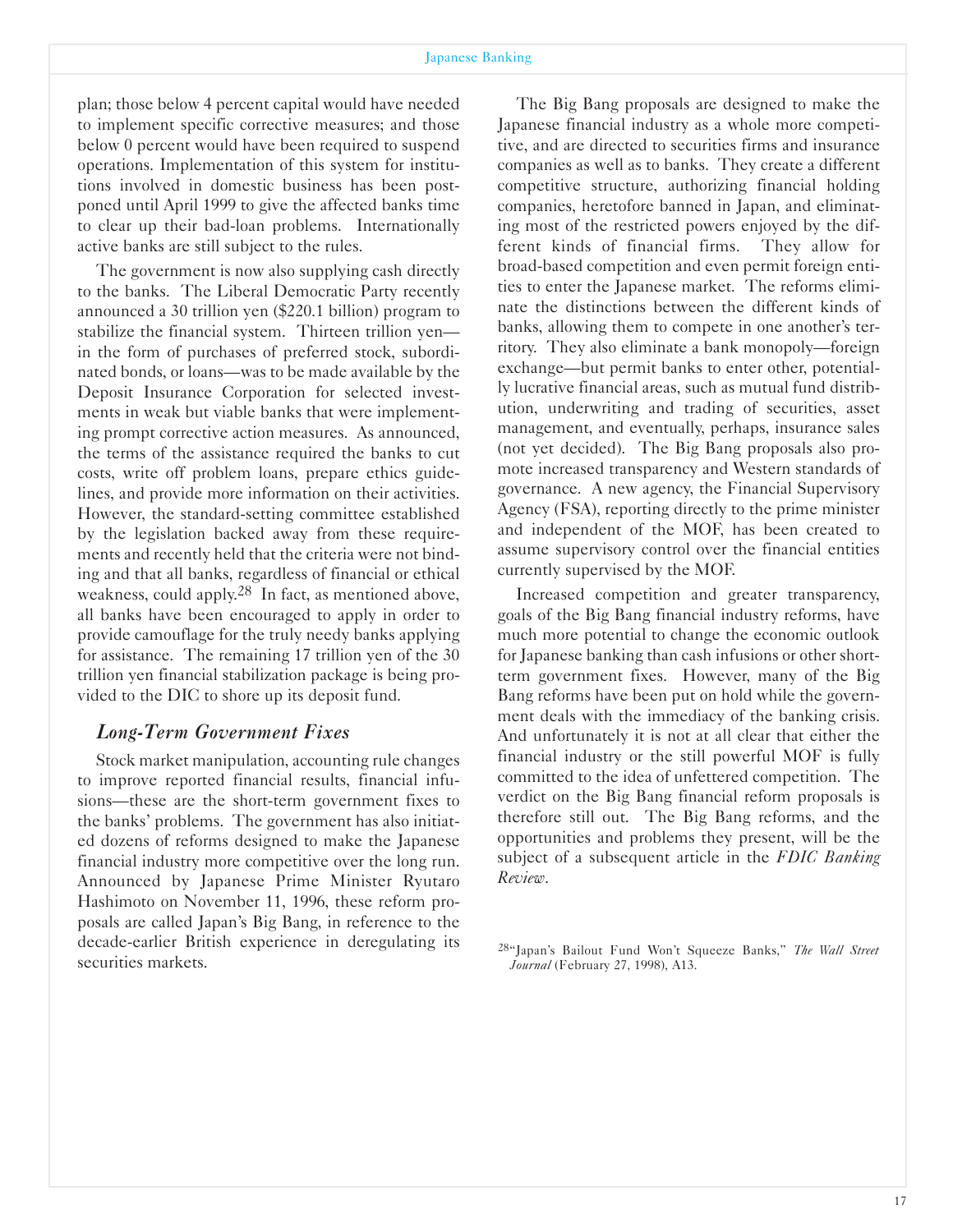## <span id="page-18-0"></span>Recent Developments Affecting Depository Institutions

by Lynne Montgomery\*

## *REGULATORY AGENCY ACTIONS*

## *Inter-Agency Actions*

#### *Bank Examiners Adopt New Risk-Based Procedures*

On October 1, 1997, the Federal Reserve Board, the FDIC, and state banking departments began implementing a common risk-focused examination procedure for state-chartered community banks. The new process channels examiners' attention toward those activities posing the highest level of risk at each bank and aims to improve bank examiners' ability to diagnose emerging problems. The Federal Reserve Board (FRB) and the FDIC developed exam procedure modules to help examiners analyze community banks' most important activities, including loan portfolio management, securities, management and internal controls, earnings, and capital.

In order to simplify examinations further, federal and state examiners are using a new software program called "ELVIS" (Examiner Laptop Visual Information System). Examiners may use the program to organize notes and store agency rules, which reduces the burden of documentation and paperwork and gives examiners more time to analyze a bank's operations. *AB, 10/2/97; BBR, 10/6/97, pp. 527-528.*

## *Simplified Market Risk Rules*

On December 9, 1997, the FDIC approved an interim final rule allowing banks under its supervision to calculate specific market risks with internal

valuation models, eliminating the requirement to compare the model-generated results with those of the standardized measure developed by the international Basle Committee on Banking Supervision. The rule reduces regulatory burden by no longer requiring institutions to develop and maintain two separate methods for measuring market risk exposure to specific stock and bond positions in their trading portfolios. The rule applies only to those institutions whose trading portfolio represents 10 percent or more of their assets, or whose trading activities amount to \$1 billion or more.

The rule was approved on an inter-agency basis, with the FRB issuing an interim rule on December 19, and the OCC on December 23, 1997. The three agencies together supervise fewer than 20 institutions that would be affected by the market risk rule. *PR-92-97, FDIC, 12/9/97; BBR, 12/15/97, p. 868.; NR 97-115, aCC, 12/23/97.* 

## *Less-Frequent Exams for Healthy Banks and Thrifts*

The four federal banking and thrift regulatory agencies issued a final interim rule on April 2, 1998, that permits lessfrequent examinations for small, well-run thrifts and banks. The rule shifts the exam cycle for eligible institutions from every 12 months to

<sup>\*</sup>Lynne Montgomery is a financial analyst in the FDIC's Division of Research and Statistics.

Reference sources: *American Banker* (AB); *The Wall Street Journal* (WSJ); *BNA's Banking Report* (BBR); and *Federal Register* (FR).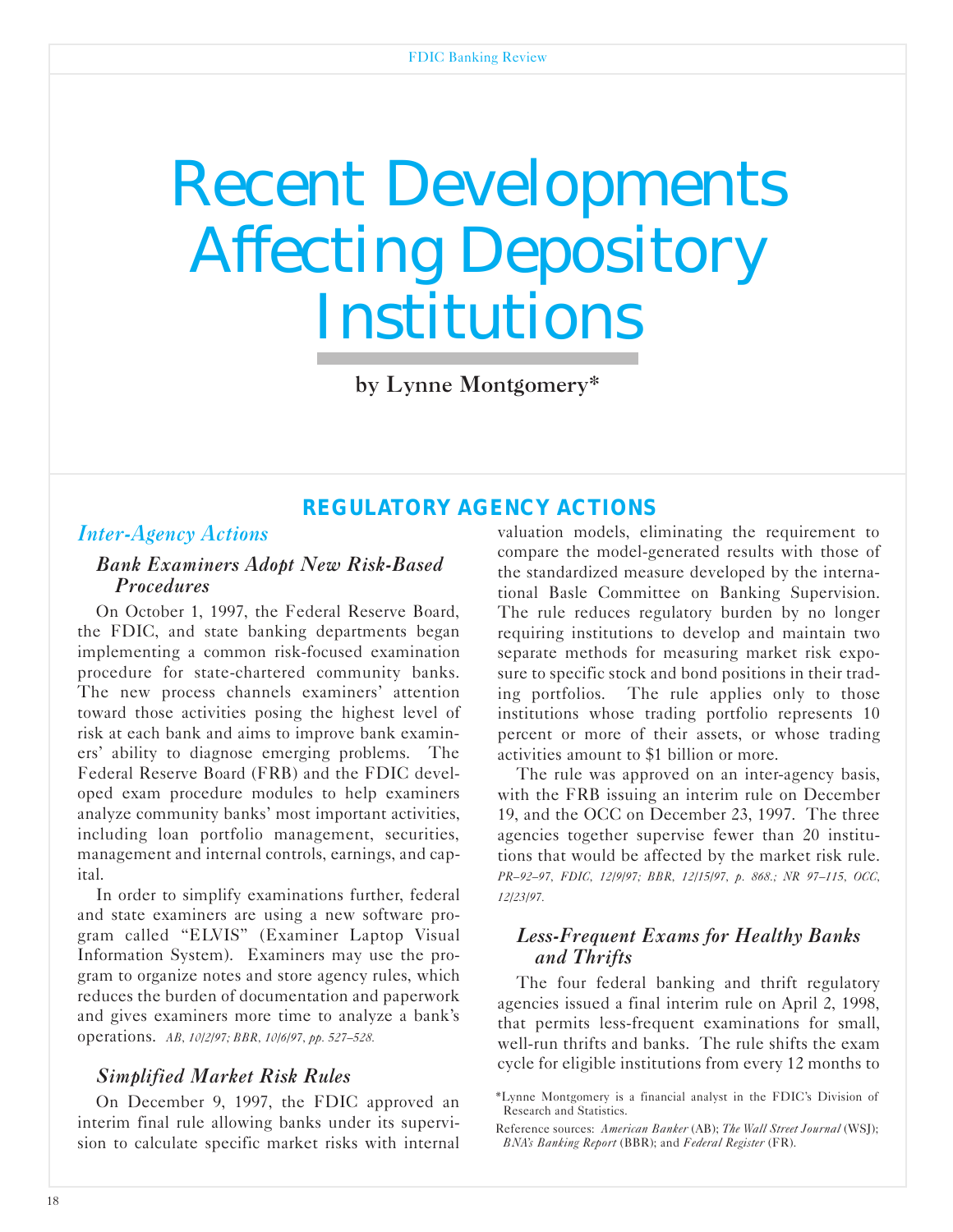every 18 months. Eligible institutions must have no more than \$250 million in assets, be rated CAMELS 1 or 2, be well-capitalized and well-managed. A longer exam cycle permits the agencies to focus their resources on institutions that present the most immediate supervisory concerns and reduces regulatory burden on smaller, well-run institutions. *OTS 98-25*, *4/2/98.*

#### *Common Merger Application*

The four federal regulatory agencies for banks and thrifts proposed a uniform application for institutions to use for mergers, consolidations, and combinations. Financial institutions would no longer be required to submit different forms to each agency. The action is part of the agencies' continuing review of corporate forms to simplify procedures, eliminate duplicative or outdated policies, and otherwise reduce burdens for financial institutions. *NR 98-7, aCC, 1/21/98.*

## *HMDA Data Collection Rules*

Beginning January 1, 1998, depository institutions with assets totaling \$29 million or less will be exempted from collecting data on mortgage loan originations. The Home Mortgage Disclosure Act (HMDA) requires lenders above a certain size to collect data on the loans they originate and file reports of that data with federal regulators. The Economic Growth and Regulatory Paperwork Reduction Act of 1996 provided that the asset exemption level be tied to increases in the Consumer Price Index. In January 1997, the FRB issued an interim rule raising the asset exemption level from \$10 million to \$28 million in order to bring the requirement up to date with the 1996 index. During the twelve-month period ending in November 1997, the price index rose 2.4 percent, resulting in a new exemption threshold of \$29 million in assets. The new level will be in effect throughout 1998. *BBR, 12/22/97, p. 906.*

#### *No Banking Holiday for Year 2000*

The FRB announced that banks would remain open for normal operations on December 31, 1999. Various financial and trade groups have suggested that a banking holiday on December 31, 1999 would give the banks more time to deal with potential computer-related disruptions caused by the century date change. However, the FRB believes that bank resources will be better spent "preparing for the year 2000 change-over rather than addressing the operating, financial, legal and other consequences that would flow from a date-change holiday." *BBR, 2/2/98, p. 165.*

#### *Expanded Year 2000 Authority*

On March 20, 1998, President Clinton signed legislation giving the Office of Thrift Supervision and the National Credit Union Administration additional authority to address Year 2000 computer-related problems. The "Examination Parity and Year 2000 Readiness for Financial Institutions Act" would give the thrift and credit union regulatory agencies the same supervisory authority over third-party software vendors that banking regulators already have. The new law further requires that financial regulatory agencies offer seminars to the institutions they regulate on the safety-and-soundness implications of the Year 2000 problem and offer model approaches for solving common Year 2000 problems. The law puts the regulatory authority of credit unions and thrifts on par with that of other financial regulators. *BBR, 3/30/98.* 

## *Federal Deposit Insurance Corporation*

#### *Tanoue Nominated to Head FDIC*

On November 7, 1997, President Clinton nominated Honolulu banking attorney Donna Tanoue to head the FDIC. Ms. Tanoue will replace Acting FDIC Chairman Andrew C. Hove Jr., who took the post in June 1997, after the resignation of former Chairman, Ricki Helfer. Ms. Tanoue is currently a partner with the law firm of Goodsill, Anderson, Quinn & Stifel. Her practice has focused on banking and real-estate finance, with emphasis on bank regulatory matters. Formerly, she served as Commissioner of Financial Institutions for the state of Hawaii, and she is credited with restoring financial stability to Hawaii's thrift and industrial loan company industry. *BBR, 11/17/97, p. 738.*

#### *Semiannual Agenda of Regulations*

The FDIC published its semiannual regulatory agenda in the *Federal Register* on October 29, 1997. The agenda provides information about the FDIC's projected new rule makings, as well as existing regulations under review and completed rule makings. Many of the actions are the result of the FDIC Board's ongoing efforts to reduce the regulatory burden on banks, simplify rules, improve efficiency and comply with the Riegle Community Development and Regulatory Improvement Act of 1994. The agenda contains 31 regulatory actions. Seven actions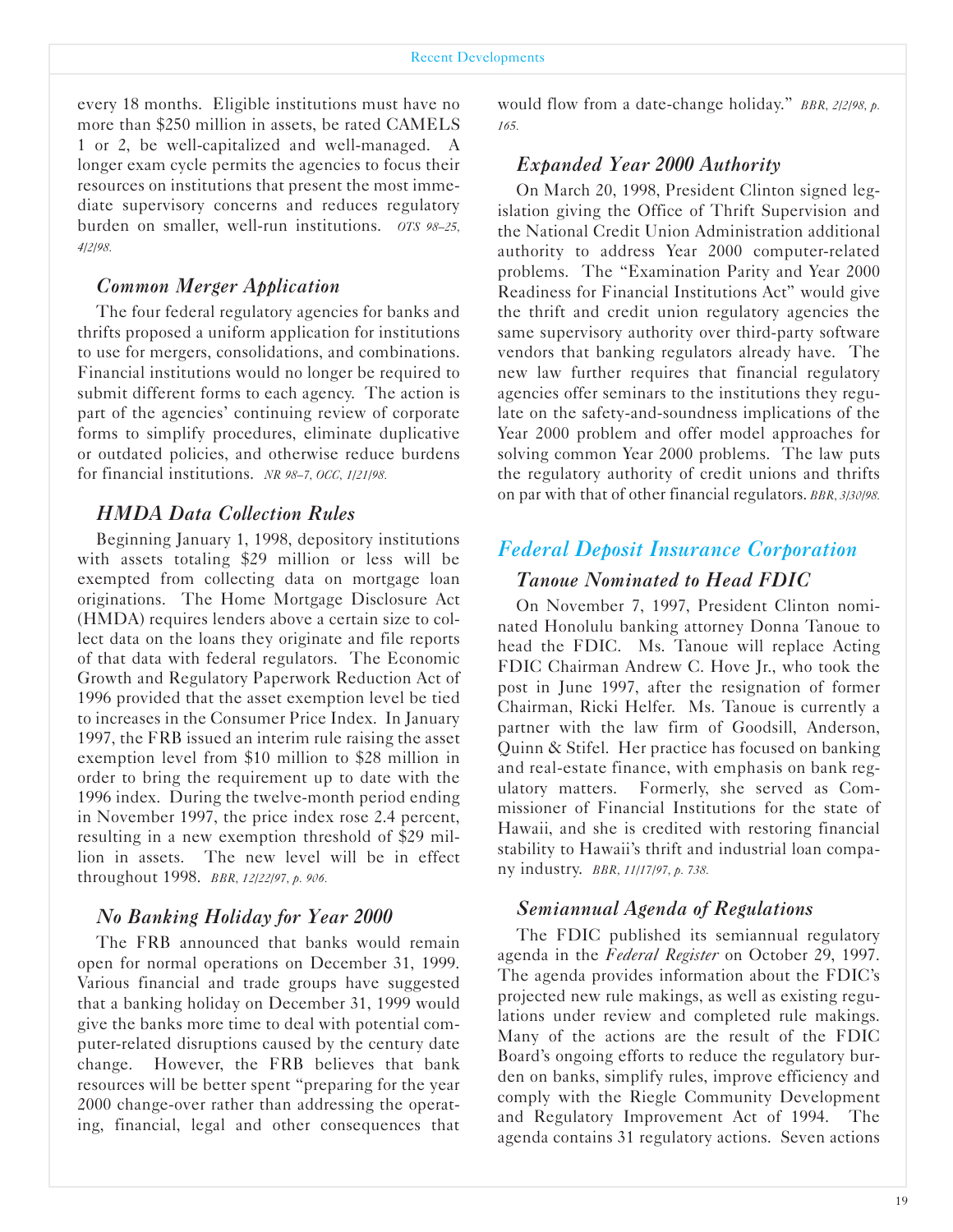have been completed and the remaining actions are in various stages of the rulemaking process. *PR-79-97, FDIC, 10/30/97.*

#### *Assessment Rates*

On November 12, 1997, the FDIC Board of Directors voted to leave deposit insurance premium rates unchanged through the first half of 1998. The current risk-related assessment rates range from zero basis points to 27 basis points for both BIF-insured and SAIF-insured institutions. The FDIC reported that more than 95 percent of BIF-insured institutions and more than 90 percent of SAIF-insured institutions are rated well-capitalized and will continue to pay nothing for their deposit insurance coverage. The rate schedule is expected to maintain both the BIF and SAIF reserve ratios above the Congressionally mandated 1.25 percent (reserves as a percent of insured deposits). As of June 30, 1997, the BIF ratio was 1.35 percent and the SAIF ratio was 1.32 percent. *PR-82-97, FDIC, 11/12/97.*

#### *Bank Failure*

The FDIC announced the first bank failure in more than a year. On November 21, 1997, the Louisiana Commissioner of Financial Institutions closed Southwest Bank, Jennings, La., and named the FDIC as receiver. The FDIC approved the assumption of Southwest Bank's deposits by newly chartered First Southwest Bank, also of Jennings. First Southwest Bank opened its doors on November 24, 1997. The FDIC estimated the cost to the Bank Insurance Fund to be approximately \$3.5 million. The Southwest Bank failure is the first BIF-insured institution to fail since August 1996 and the first bank in Louisiana to fail since November 1992. *PR-84-97, FDIC, 11/21/97.*

#### *External Auditing Procedures*

Effective December 31, 1997, the FDIC rescinded an obsolete policy statement that provides guidance on external auditing programs for state-chartered banks that are not members of the Federal Reserve System. The policy statement recommended that all FDIC-supervised banks have their financial statements reviewed by a certified public accountant as part of their external auditing programs. The policy also provided two alternatives for an institution whose board of directors or audit committee determined that a financial statement audit was inappropriate for their external auditing

program. However, the FDIC has determined that the two alternatives are no longer acceptable substitutes for an audit and has offered two new alternatives. The new alternatives consist of a report on the institution's balance sheet, or documentation of adequate internal controls on certain parts of its regulatory reports, both of which should be performed by an independent accountant. *BBR, 1/12/98, pp. 46-47.*

#### *1997 Financial Results*

The Bank Insurance Fund (BIF) earned \$1.4 billion in 1997, ending the year with a record fund balance of \$28.3 billion. The Savings Association Insurance Fund (SAIF) earned net income of \$0.5 billion for the year and ended the year with a record balance of \$9.4 billion. The continuing low numbers of bank and thrift failures contributed to the strong results. Only one BIF-insured institution failed during the year. No SAIF-insured institution failed in 1997. Revenue for the BIF totaled \$1.6 billion for the year. The fund earned \$1.5 billion in interest on investments in U.S. Treasury securities and received another \$25 million in deposit insurance assessments. The SAIF received \$550 million in revenue, consisting of \$535 million in interest on investments in U.S. Treasury securities and \$14 million in deposit insurance assessments.

The FSLIC Resolution Fund (FRF) assets in liquidation were reduced by 51 percent over the year to a balance of \$2.4 billion at year-end. Federal Financing Bank borrowings for the FRF were reduced by \$3.7 billion to \$0.8 billion. *PR-20-98, FDIC, 3/24/98.*

#### *Real-Estate Survey - October 1997*

The October 1997 issue of the *Survey of Real Estate Trends* reported continuing positive views of local commercial and residential real-estate markets. The survey polled 311 senior examiners and asset managers at the federal bank and thrift regulatory agencies. More than half of those responding to the survey (54 percent) reported improved commercial market conditions for the three months ending in October, compared to only 46 percent of those participating in October 1996. Forty-two percent of the participants reported that residential real-estate market conditions were better than three months earlier, compared to 35 percent in October 1996.

The national composite index used by the FDIC to summarize results for both residential and commercial real-estate markets was 71 in October, which is down from 74 in July but up from 67 in October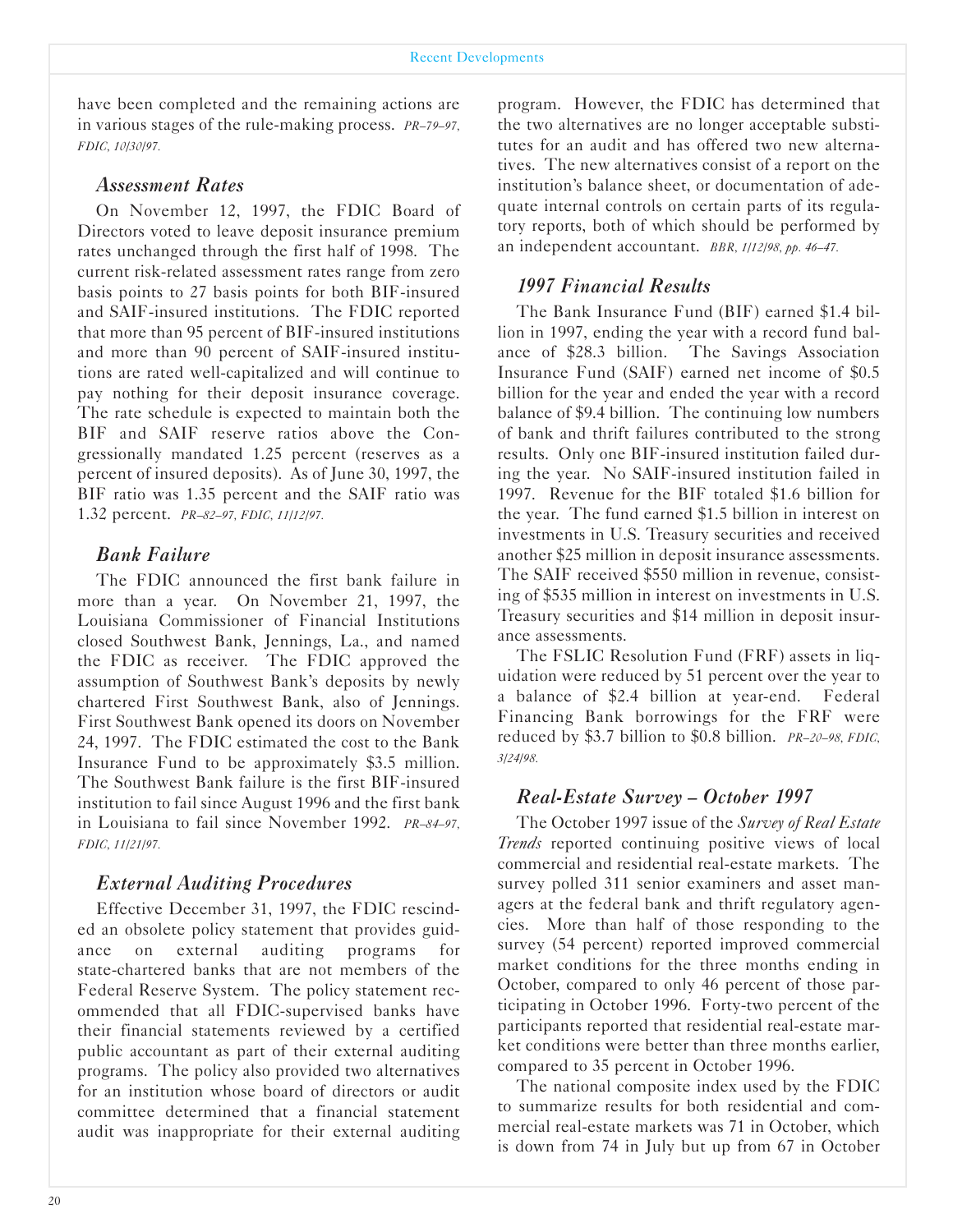1996. The national index for commercial markets of 77 in October was essentially unchanged from July. The commercial index increased for all regions except the South. In contrast, the residential composite index fell in all four regions. The national residential index was 67 in October, down from 73 in July. Index values above 50 reflect improving conditions, while values below 50 indicate declining conditions. *Survey of Real Estate Trends, FDIC, October 1997.* 

#### *Real-Estate Survey - January 1998*

The January 1998 issue of the *Survey of Real Estate* Trends reported that conditions in residential and commercial real-estate markets continued to be favorable. Forty-nine percent of those surveyed described local housing market conditions as improving, compared with 42 percent in October. Strong home sales and a tight housing supply contributed to the favorable observations of housing market conditions. The percentage of participants noting better conditions in local commercial markets dropped to 49 from a record high of 54 in October.

The national composite index increased from 71 in October to 72 in January. Regionally, the respondents reported an increasingly tight housing market in the West, rising sale prices for existing homes in the Northeast, above-average volume of apartment construction in the Midwest, and increasing sales of commercial properties in the South. The survey polled 298 examiners and assets managers from the federal bank and thrift regulatory agencies. *Survey of Real Estate Trends, FDIC, January 1998.*

#### *Report on Underwriting Practices*

The October 1997 issue of the *Report on Underwriting Practices* reported that banks' underwriting standards showed no widespread problems, but indicated that lending for both commercial real estate and construction should be monitored more carefully in the future. Compared to the previous report issued in May 1997, more institutions active in commercial real-estate and construction lending made higher-risk loans. Implemented in early 1995, the survey of underwriting practices is aimed at providing early warnings of potential problems in underwriting practices at FDIC-supervised, statechartered nonmember banks. The focus of the survey is threefold: material changes in underwriting standards for new loans, degree of risk in current practices, and specific aspects of the underwriting standards for new loans. Slightly more than 90 percent of the banks examined in the six-month period

ending September 30, 1997 showed no material change in overall underwriting practices since their last examination. Report on Underwriting Practices, FDIC, October *1997.*

#### *Foreign Banking Activities*

On March 24, 1998, the FDIC Board of Directors announced a new regulation that dramatically reduces filing requirements for most banks when they want to open a foreign branch or make a foreign investment. In addition, the regulation permits wellrun, well-capitalized institutions with no pending enforcement actions to initiate new activities abroad without prior Board approval. The institutions are required to notify the FDIC after new operations begin. The new regulation also streamlines the FDIC's internal application processing procedures, which will expedite decisions on application requests. *PR-19-98, FDIC, 3/24/98.*

#### *Deposit Interest Payments*

The FDIC Board of Directors approved a final rule on February 10, 1998, making its exceptions to the statutory ban on demand deposit interest payments track those issued by the FRB. Under the final rule, the FRB's exceptions to the statutory ban on paying interest on certain demand deposits would automatically apply to all FDIC-supervised institutions. Before the rule, federal law required the FDIC to issue similar exceptions to the general prohibition on demand deposit interest payments that the FRB authorized for the institutions it supervises. However, occasionally the FRB issued a specific exception to the ban before the FDIC could implement a similar action, which put the FDIC-supervised institutions at a temporary competitive disadvantage relative to FRB-supervised institutions. *BBR, 2/16/98.*

## *Federal Reserve Board*

#### *Risk-Based Approach to Consumer Compliance Reviews*

On September 25, 1997, the Federal Reserve Board announced a new risk-based consumer compliance supervision program and extended the consumer compliance exam cycle for state member banks and foreign banking companies. The program, which will be phased-in throughout 1998, focuses on the relationship between "regulation risk" and "product risk" to determine the likelihood of an institution complying with consumer protection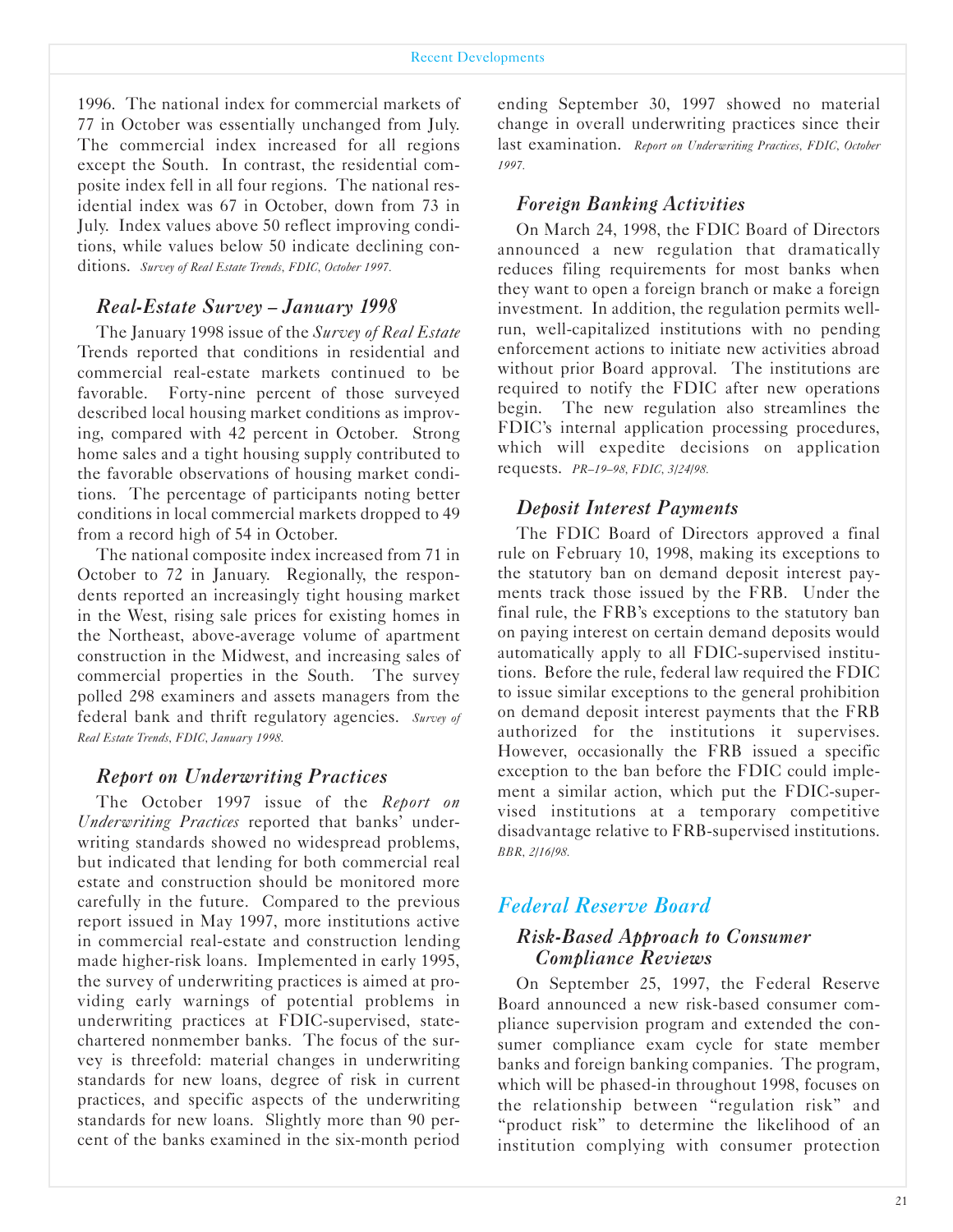rules. The relationship between the two risk elements will be correlated to determine the appropriate level of oversight for an institution.

The program also extends the frequency of consumer exams for well-managed state member banks with excellent compliance histories. State member banks with less than \$250 million in assets and two "satisfactory" or better ratings for compliance with consumer protection rules and the Community Reinvestment Act would be examined every 36 months, instead of every 18-24 months. Banks with more than \$250 million in assets and excellent compliance records will be evaluated every 24 months, and banks with consumer compliance problems will be examined annually. *BBR, 10/6/97, p 528.*

#### *Regulation Z*

The Federal Reserve Board announced final revisions to its Regulation Z, the Truth in Lending Act Regulation. The revisions would allow lenders to provide borrowers with simplified disclosures for variable-rate loan payments. The final rule applies to any adjustable-rate loan with maturity greater than one year that is secured by the borrower's principal residence. The rule became effective on November 21, 1997, with compliance optional until December 22, 1997. *BBR, 12/1/97, p. 806.*

## *Regulation U*

Beginning April 1, 1998, the FRB will permit banks to lend up to 100 percent of the purchase price of "small cap" stocks listed by NASDAQ. Under Regulation U, the banks were not permitted to lend more than 50 percent of the purchase price of these securities. The FRB also gave banks permission to lend up to half the purchase price of exchange-traded options. Before this decision, banks were not permitted to lend any portion of the purchase price of these securities. A federal law continues to prevent banks from financing more than half the purchase prices of issues traded on major exchanges, such as the New York Stock Exchange or the other securities listed by NASDAQ. *AB, 12/19/97.*

## *New Policy on Cash Processing*

Under a revised Federal Reserve Board policy statement published in the *Federal Register* on March 10, 1998, depository institutions will have more flexibility to obtain cash services from district Federal Reserve Bank offices. The statement allows banks to designate ten "end-points" to receive cash from a

Federal Reserve Bank office. An "end-point" is defined as a branch, head office, money room, or armored car used by the depository institution to handle cash orders and deposits. Previously, the FRB required banks to access the cash processing system from sites within their home Federal Reserve Bank district. The revised policy provides flexibility to depository institutions to make the most costeffective arrangements for obtaining cash services from Reserve Bank offices. *AB, 3/10/98; BBR, 3/16/98, p. 429.*

## *Office of the Comptroller of the Currency*

## *Ludwig Resigns*

After five years as Comptroller of the Currency, Eugene A. Ludwig resigned at the end of his term on April 4, 1998. He plans to return to the private sector and to spend more time with his family. *BBR, 1/26/98, p. 121.*

## *Acting Comptroller*

Effective April 5, 1998, Julie L. Williams became acting Comptroller of the Currency. Ms. Williams had been Chief Counsel since 1994 and was also designated First Deputy Comptroller. Under the National Bank Act, she automatically became acting Comptroller following Mr. Ludwig's departure. *NR 98-37, aCC, 4/6/98.*

#### *Asset Securitization Handbook Issued*

The OCC released its first handbook on asset securitization on November 12, 1997, entitled *Comptroller's Handbook: Asset Securitization.* The OCC acknowledged that the loans most often consolidated for securitization are consumer loans but anticipates that non-consumer assets will be next. The handbook is aimed at giving bank officials a better understanding of the benefits and risks associated with securitization and outlines procedures for effective risk management. The booklet also focuses on a bank's use of asset securitization to manage its balance sheet and generate fee income. *NR 97-101, aCC, 11/12/97; BBR, 11/17/97, p. 758.*

## *New Assessment Schedule*

On December 3, 1997, the OCC released a new schedule of fees and assessments that means extra costs for national banks and other OCC-regulated institutions that receive lower supervisory ratings. For each national bank or OCC-regulated foreign firm, the OCC imposes a semiannual assessment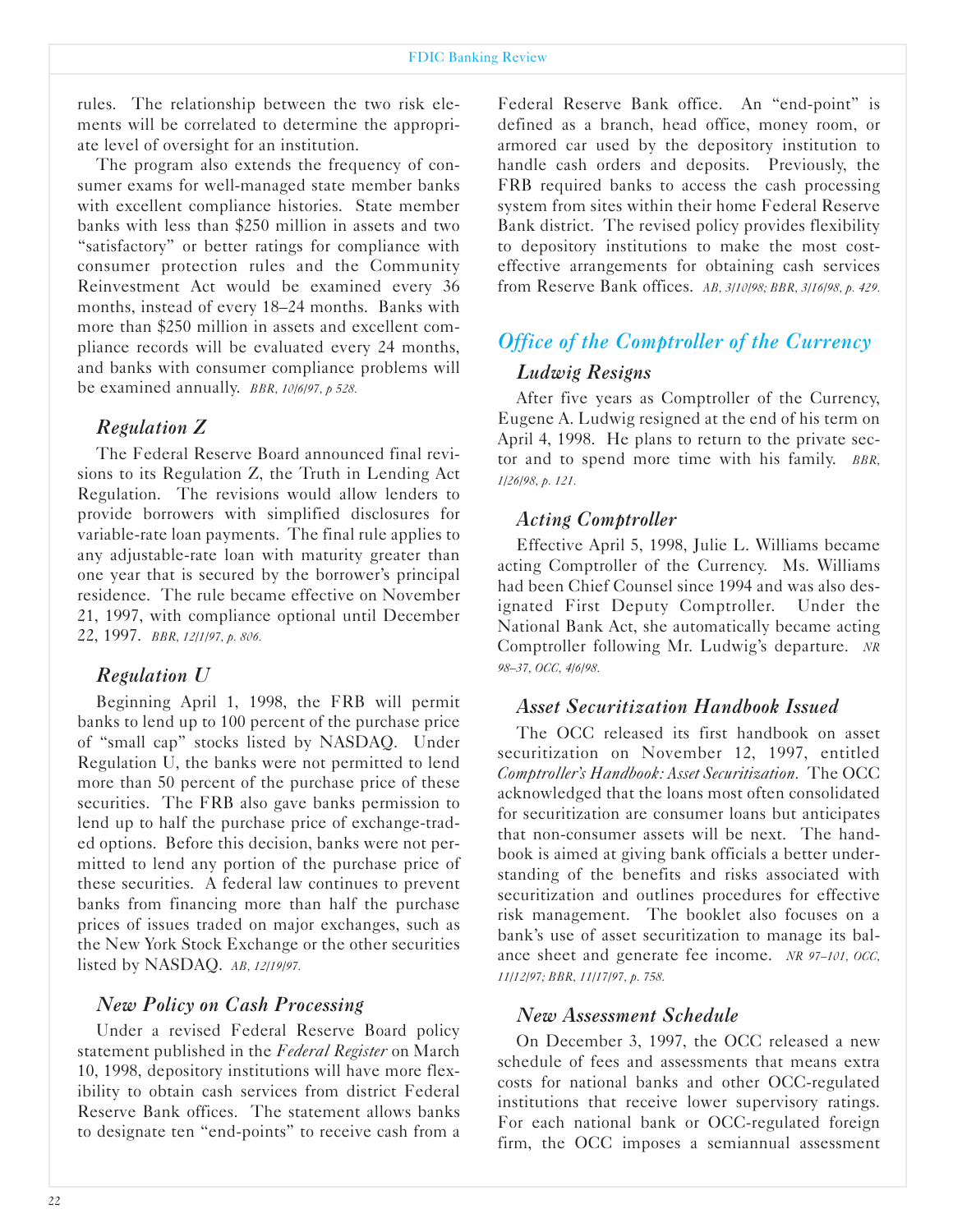based on a formula set out in 12 CFR 8.2; however, the formula did not reflect the extra costs involved in supervising banks that need special attention. The new rule imposes a surcharge equal to 25 percent of their assessment on banks scoring 3, 4, or 5 under the CAMELS rating system. Foreign branches or agencies of foreign banks that receive ROCA ratings of 3, 4, or 5 will also pay a 25 percent surcharge. The ROCA rating ranks risk management, operational controls, compliance, and asset quality. In addition, the assessments for nonlead national banks in multibank holding companies were lowered by 12 percent. The OCC also dropped the annual franchise fee that had been imposed on national banks that are registered as municipal or government securities dealers. The final rule took effect on December 31, 1997. *NR 97-106, aCC, 12/3/97; BBR, 12/8/97, p. 836.*

#### *Survey of Credit Underwriting Practices*

The 1997 *Survey of Credit Underwriting Practices* found that strong competition among financial institutions is driving national banks to continue easing credit standards for most types of commercial loans. The survey evaluated the lending practices at 80 of the largest national banks and compared the results to the 1996 survey. Almost 60 percent of the banks participating in the survey eased lending standards for one or more types of commercial loans. The survey reported weaker underwriting standards for home-equity and residential real-estate loans; however, loan requirements were tighter for small-business and agricultural loans. The survey also noted that credit requirements were stricter for credit cards, consumer loans, and affordable housing lending. The aggregate loan portfolio of the banks surveyed was approximately \$1.5 trillion, which represents approximately 84 percent of all outstanding loans in national banks as of June 30, 1997. *NR 97-112, aCC, 12/16/97; BBR, 12/22/97, p. 901.*

#### *National Banks to Sell Crop Insurance*

The OCC's General Counsel stated that the National Bank Act permits national banks to offer crop insurance in connection with loans they make to farm customers. Crop insurance is intended to protect farmers' loss of income because of crop failure or low yields, and to reduce lenders' exposure to agricultural credit risk. The 1996 farm bill repealed federal farm price guarantees on many crops, which has increased banks' risk of farmers defaulting on agricultural loans. As a result, many farmers have become interested in national banks providing crop insurance coverage. State-chartered banks in Iowa have been selling crop insurance to farm customers for years through licensed agents employed by the banks. The General Counsel wrote that crop insurance enhances or facilitates a bank's lending activity by protecting the bank's loans, and is therefore part of a bank's lending operations. *BBR, 1/5/98, p. 14.*

#### *Year 2000 Preparations Factor in Applications*

In an advisory letter released on January 23, 1998, the OCC said that national banks' preparations for the Year 2000 computer problem would be a factor when reviewing certain applications. The applications addressed in the letter include new charters, mergers, conversions, and new federal branches of foreign banks. Applications for certain operating subsidiaries are also affected, and applicants will have to make sure that their vendors are Year 2000 compliant. *NR 98-8, aCC, 1/23/98; BBR, 2/2/98, p. 165.*

#### *Bank Underwrites Municipal Bonds*

A barrier between commercial and investment banking was broken on December 11, 1997, when the OCC gave permission to a national bank to underwrite municipal revenue bonds. Zions First National Bank of Salt Lake City, Utah, is permitted to form an operating subsidiary to issue the bonds. The Glass-Steagall Act prohibits banks from underwriting securities or owning stock in corporations that are "principally engaged" in securities underwriting; however, the Act makes no mention of firms that earn only a portion of their revenue by underwriting securities. The OCC claims that this omission enables banks to own firms involved in underwriting. *AB, 12/12/97, 1/7/98.*

#### *Bank Offers Digital Signature Products*

The OCC has conditionally approved an application for Zions First National Bank to be the first financial institution to offer digital signature products to its customers. Digital signatures are used for electronic authentication of the sender of an electronic message and can provide an important way for consumers and businesses to decide which electronic communications they can trust. The approval permits Zions to establish an operating subsidiary to act as a certification authority to enable subscribers to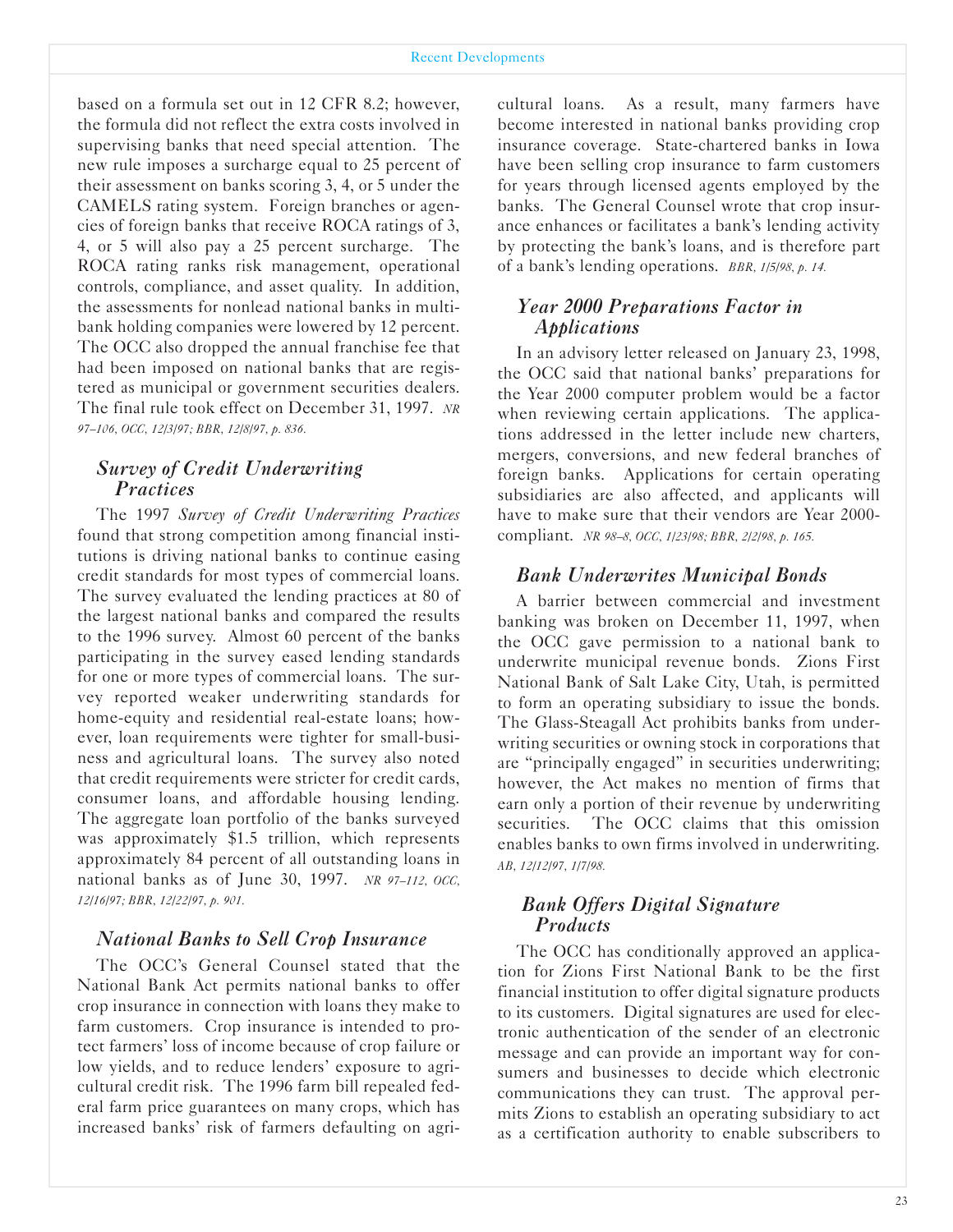generate digital signatures that verify the identity of a sender of an electronic message. The certification process will also enable subscribers to be certain that communications received have not been altered during transmission. The bank plans to focus on certification services primarily involving corporate and government contracts. *NR 98-4, aCC, 1/13/98.*

## *Office of Thrift Supervision*

#### *Seidman Named Director*

On October 29, 1997, Ellen S. Seidman was sworn into office to a five-year term as Director of the OTS. She takes over the agency from Nicolas Retsinas, who became Director in October 1996 while remaining Assistant Secretary and Federal Housing Commissioner at the Department of Housing and Urban Development.

Ms. Seidman spent the past four and one-half years as special assistant to President Clinton for economic policy at the White House National Economic Council. During her time at the Economic Council, she was chairwoman of the interagency working group on pensions and has been responsible for issues such as financial institutions, natural disaster insurance, bankruptcy, and home ownership. Before joining the Administration, she was Senior Vice President for Regulation, Research, and Economics at Fannie Mae. *aTS 97-78, 10/28/97; BBR, 11/3/97, p. 688.*

## *Court Rules for Thrift Acquirers*

On December 22, 1997, the U.S. Court of Federal Claims ruled in favor of the acquirers of several troubled thrifts on contract claims against the federal government. The acquirers claimed that the government breached existing contracts when it changed the accounting and regulatory treatment of supervisory goodwill through the enactment of the Financial Institutions Reform, Recovery, and Enforcement Act (FIRREA) in 1989. The acquirers claimed that the favorable accounting and regulatory treatment promised by the government was key to their acquisitions when they acquired the thrifts earlier in the 1980s. There are more than 120 pending cases brought by acquirers of troubled thrifts. *BBR, 1/5/98, p. 29.*

#### *Electronic �uidelines Urge Internal Controls*

On October 15, 1997, the OTS issued examination

guidelines that focus heavily on an institution's internal policies and controls for Internet banking and other electronic services. The guidelines emphasize that thrifts should adopt risk-management programs to monitor threats posed by electronic banking. OTS examiners are instructed to conduct a brief initial test that primarily determines whether a thrift has proper auditing procedures to monitor its technologies. If the initial review raises concerns, examiners will use more-detailed checks in up to seven areas, including strategic planning, operating controls, business insurance coverage, and information security. *AB, 10/17/97.*

## *Intermediate Holding Companies*

Effective April 1, 1998, the OTS will allow mutual holding companies to set up a stock holding company as an intermediate subsidiary. The stock holding company will be sandwiched between the mutual holding company and its savings association in a three-level corporate structure. The controlling interest in the subsidiary holding company resides with the parent mutual holding company. The OTS said the rule provides mutual holding companies with increased flexibility to establish corporate structures that can take advantage of market opportunities while protecting the rights of mutual depositors. *TR-192, aTS, 3/9/98; BBR, 3/16/98, p. 446.*

## *Lower Liquidity Requirement*

On November 24, 1997, the OTS lowered the liquidity requirement for savings associations from 5 to 4 percent of the institution's liquidity base. The new final rule also requires that each savings association maintain sufficient liquidity to ensure its safe-andsound operation. The final liquidity rule increases regulatory flexibility and is part of the OTS's ongoing effort to simplify its regulations and reduce regulatory burden. *aTS 97-82, 11/24/97.*

## *Capital Distributions*

The OTS proposed a rule on January 7, 1998, that would allow well-run, healthy savings associations to pay cash dividends without notifying their federal regulator. The institutions would have to satisfy specified criteria in order to qualify. The proposed rule change would bring the OTS's capital distribution regulations into greater conformity with those of the other federal banking regulators and reflects the improved capital position of the thrift industry. *aTS 98-1, 1/7/98.*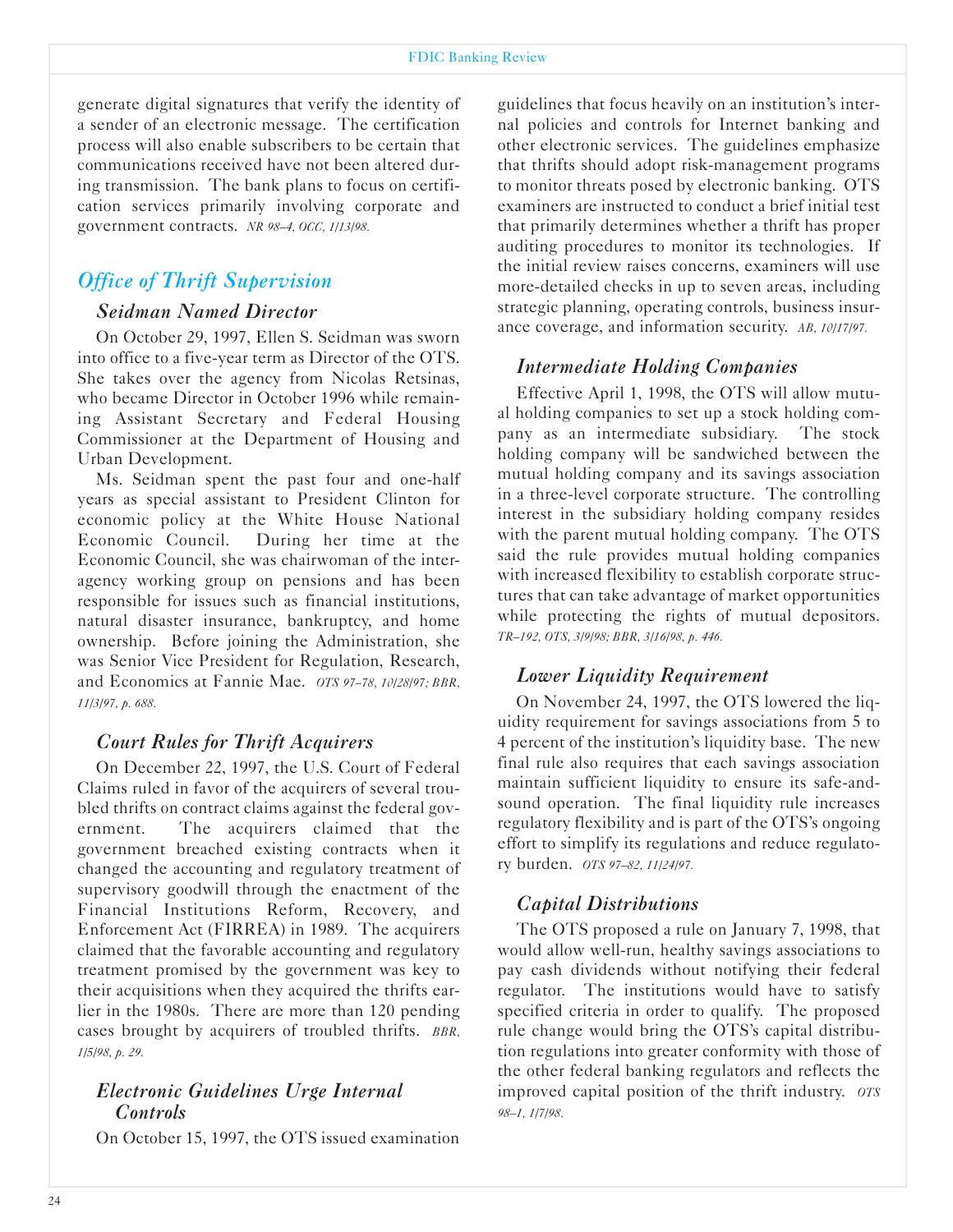## *National Credit Union Administration*

## *Supreme Court Rejects NCUA Policy but House Brings Relief*

On February 25, 1998, the U.S. Supreme Court ruled against the National Credit Union Administration, stating that it misread the Federal Credit Union Act when it eased membership standards for a class of federal credit unions. The case centered on Section 109 of the Federal Credit Union Act, which requires members of each credit union to share a "common bond." Since 1982 the NCUA has argued that federal occupation-based credit unions meet the "common bond" requirements even if multiple occupations are represented, and the NCUA allowed credit unions to expand their membership dramatically. The American Bankers Association and several banks sued the NCUA, charging that the statute limits each credit union to one employee group, all of whose members share a single common occupational bond. The Court agreed with the bankers in an opinion by Justice Clarence Thomas. However, on March 26, 1998, the House Banking Committee approved a bill that gives credit unions relief from the Supreme Court ruling. The bill, called the Credit Union Membership Access Act, was also approved by the House of Representatives on April 1, 1998. *BBR, 3/2/98, p. 333; BBR 3/30/98; AB, 4/2/98.*

#### *NCUA Approves Chartering Change*

The National Credit Union Administration's Board of Directors voted on January 22, 1998, to adopt an amendment to its rules to make it easier for a credit union to convert to a community-based charter. The Board agreed to remove the current requirement that credit unions wishing to convert to community charters must provide evidence of community support. *BBR, 1/26/98, p. 141.*

#### *New Risk Rating System for Corporates*

The National Credit Union Administration is testing a new risk rating system for corporate credit unions. The new system, the Corporate Credit Union Risk Rating System (CCURRS), is expected to replace the current system, CAMELS, by May 1, 1998. Corporate credit unions provide investment, payment, liquidity, and support services to naturalperson credit unions. The NCUA said the new system was designed to recognize that corporate credit unions are unique and "the combination of financial and operational risks managed by corporates differ significantly from the risks incurred by commercial banks, thrifts, and natural-person credit unions." *BBR, 2/2/98, p. 188.*

### *Securities and Exchange Commission*

## *Year 2000 Costs Disclosed*

The Securities and Exchange Commission issued guidelines on January 12, 1998, requiring that publicly traded banks disclose what they expect to spend rectifying possible Year-2000 computer problems. The institutions are also required to outline their general plans for addressing the computer problems in their financial statements and provide a timetable for carrying them out. *AB, 1/13/98.*

## *Federal Housing Finance Board FHLBanks to Meet SEC Disclosure Standards*

The Federal Housing Finance Board proposed a rule that would require Federal Home Loan Banks to comply with SEC quarterly and annual reporting rules. Certain securities issued by the Finance Board and the FHLBanks are exempt from registration and reporting requirements of the Securities Exchange Act of 1934 and are treated as government securities. Under the Finance Board's proposed rule, FHLBanks would be required to submit unaudited quarterly financial statements, as well as audited annual financial reports, to the Board and FHLBank members. The reports would be prepared in accordance with the SEC's financial disclosure and accounting requirements. Currently, all of the FHLBanks submit annual financial statements, but not all of them issue quarterly financial reports. *BBR, 1/26/98, p. 141.*

#### *FHLBanks Continue to Borrow*

The Federal Housing Finance Board voted unanimously to allow the Federal Home Loan Bank System's Office of Finance to continue to borrow without limit through the rest of 1998. In late 1997,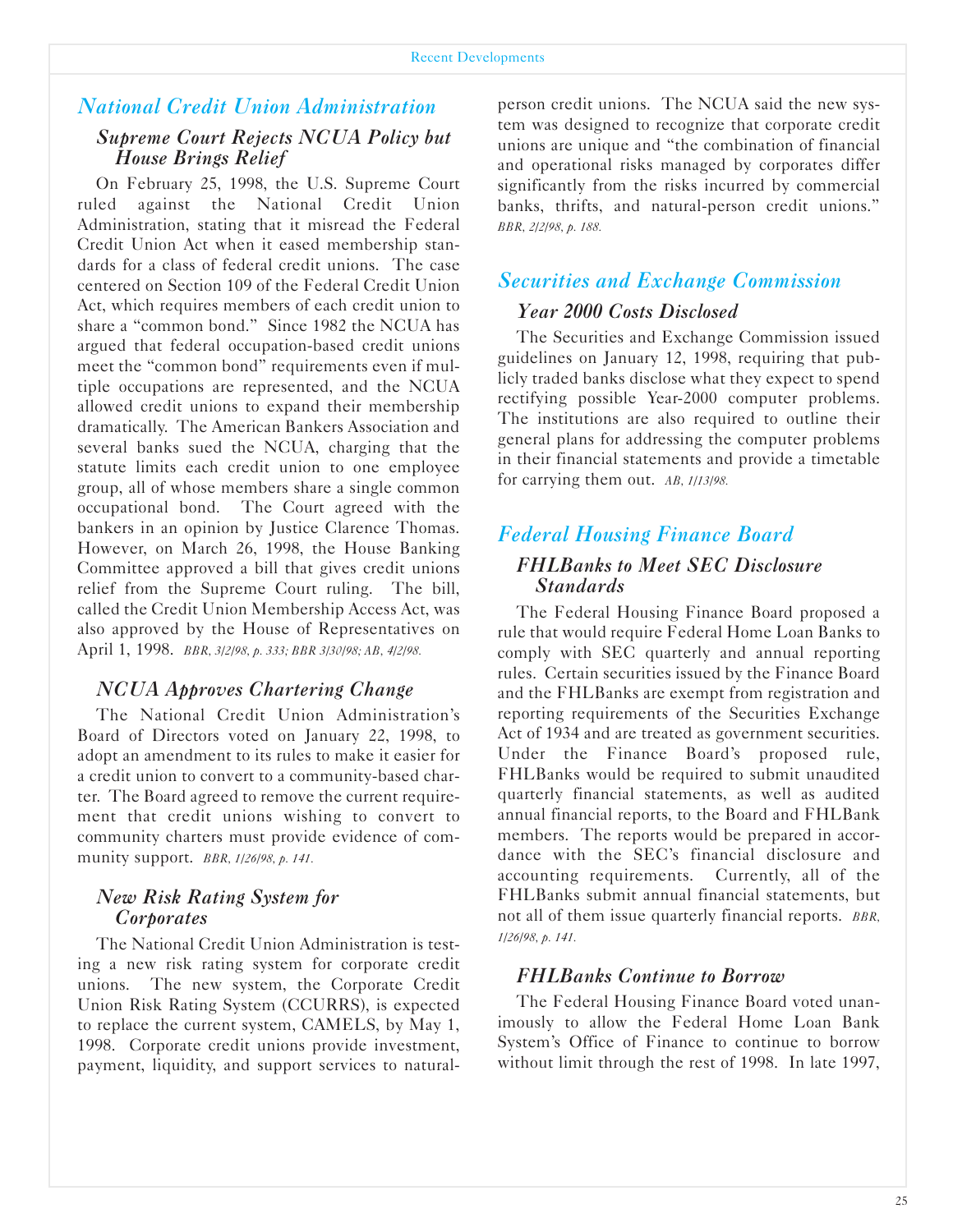the Finance Board decreed that the Office of Finance's debt-issuance authority would expire at the end of March. The Board lifted the constraint as it prepares to address underlying policy issues relating to the System's finances. The FHLB System has

## *Financial Accounting Standards Board*

#### *Derivatives Rule Delayed*

The Financial Accounting Standards Board voted to delay by six months the effective date of its new derivatives rule. The new derivatives rule, which will become effective June 15, 1999, will require companies to report derivatives at fair market value on quarterly income statements. Bankers and regulators have argued that the cost of compliance, coupled with the Year 2000 expenses, would be extremely burdensome. *AB, 12/18/97.*

## *Federal Financial Institutions Examination Council*

#### *Year 2000 �uidance*

The FFIEC issued additional guidance for financial institutions on risks they face because of the Year 2000 date change. The inter-agency statements, "Guidance Concerning Institution Due Diligence in

## *STATE LEGISLATION AND REGULATION*

#### *Texas*

On January 1, 1998, a constitutional amendment was passed that permits home-equity lending in Texas. This amendment ends a 123-year-old prohibition on home-equity lending in Texas. The amendment permits homeowners to borrow up to 80 percent of the market value of a home. *BBR, 11/10/97, p. 712.*

#### *Florida*

On February 27, 1998, Florida regulators imposed a 90-day moratorium on conversions of credit unions from federal to state charters in order to prevent a flood of applications resulting from the February 25, 1998, U.S. Supreme Court ruling that credit unions

## *BANK AND THRIFT PERFORMANCE*

## *Third-Quarter 1997 Results for Commercial Banks and Savings Institutions*

Commercial banks continued to produce record earnings, reporting net income of \$14.8 billion for the come under criticism for pursuing aggressive borrowand-invest practices at the expense of its traditional mission of making low-cost loans, called advances, to mortgagelending institutions. *The Wall Street Journal, 3/16/98.*

## *OTHER ENTITIES*

Connection with Service Provider and Software Vendor Year 2000 Readiness" and "Guidance Concerning the Year 2000 Impact on Customers" supplement the statement issued on May 5, 1997. The guidance clarifies the importance of developing and executing a due-diligence process for each mission-critical service and product supplied by service providers or software vendors. This process should enable an institution's management to identify the obligations of the institution and its service providers and software vendors. The institution should also establish an effective monitoring program of the renovation phase, establish a process for testing the renovated products and services, and adopt contingency plans in the event of information systems disruptions. The statements also provide guidance that should enable a financial institution's management to effectively assess the Year 2000 readiness of the institution's borrowers, fund providers, and asset management. *FIL-29-98, FDIC, 3/18/98.*

must be composed of only one employer group. *BBR,*

#### *Iowa*

*3/9/98, p. 400.*

With Congress threatening to abolish the thrift charter, savings and loans in Iowa are urging lawmakers to create a new state savings bank charter. If the plan were enacted, Iowa's 30 thrifts could convert to the new charter and retain liberal branching rights. Iowa forbids commercial banks from branching into communities where another bank already operates. Commercial banks could also use the new charter to better compete with brokerage firms, credit unions, and other financial-services companies. *AB, 2/10/98*.

third quarter of 1997. Third-quarter earnings were \$131 million more than the previous earnings record set in the second quarter. This also marks the third consecutive quarter that earnings reached an all-time high. The increase in earnings this quarter was sup-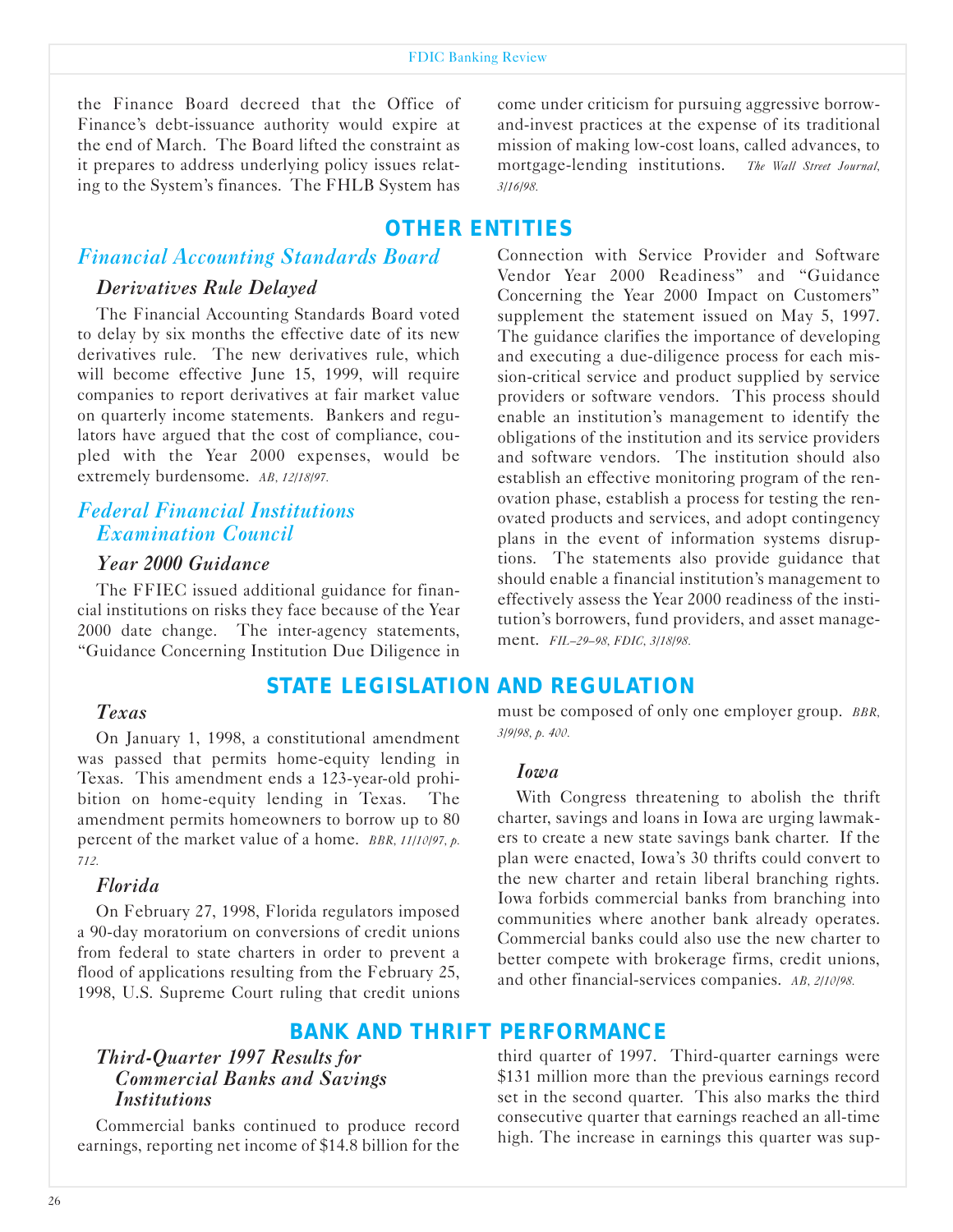ported by stronger financial performance of creditcard specialty banks, and by higher trading profits at a few large banks. In the second quarter, restructuring charges and the expense of boosting reserves at some large credit-card banks caused profits for that group of institutions to dip sharply. Profits of this group more than doubled in the third quarter to \$1.3 billion. The third-quarter annualized return on assets was 1.22 percent, down slightly from the second quarter ROA of 1.24 percent, but above the 1.19 percent of a year ago. For the fourth consecutive quarter, no insured commercial banks failed. The number of problem banks decreased from 74 in the second quarter to 71 at the end of the third quarter. The problem banks have total assets of approximately \$5 billion.

FDIC-insured savings institutions reported earnings of \$2 billion in the third quarter of 1997, for an annualized ROA of 0.79 percent. Earnings declined from the second quarter by \$398 million, primarily because of charges related to acquisitions. The savings industry earned \$6.6 billion in the first three quarters of 1997, up by \$1.7 billion over the same period in 1996, and within \$1 billion of the annual record set in 1995. Ninety percent of all savings institutions showed improved quarterly earnings from a year ago. The number of problem institutions declined to 27, compared to 29 in the second quarter. Assets of problem institutions declined to \$2 billion at the end of the third quarter from \$2.8 billion in the second quarter. *FDIC Quarterly Banking Profile, Third Quarter 1997.*

#### *Fourth-Quarter 1997 Results for Commercial Banks and Savings Institutions*

Insured commercial banks had record earnings in the fourth quarter of 1997, as well as for the full year. Fourth-quarter net income totaled \$15.3 billion, an increase of \$511 million from the third quarter. For all of 1997, banks posted record net income of \$59.2 billion, up \$6.9 billion from 1996 annual results. The FDIC attributes the higher bank earnings in 1997 to increased net interest income and higher noninterest income. The fourth-quarter annualized return on assets rose to 1.24 percent, up from 1.22 percent in the third quarter of 1997 and 1.21 percent in the fourth quarter of 1996. For the full year, commercial banks' ROA was 1.23 percent, the highest annual rate recorded by the industry since the FDIC was established. One insured commercial bank failed during the fourth quarter, which was the first bank failure in 15 months.

FDIC-insured savings institutions reported net income of \$2.4 billion in the fourth quarter, an increase of \$197 million from the fourth quarter of 1996. Total earnings for the year were a record \$8.8 billion, which is \$1.8 billion higher than in 1996. The main reasons for the record earnings were lower noninterest expenses, a decline in provisions for future loan losses, and increased profits from sales of securities. Savings institutions had an annualized ROA of .95 percent in the fourth quarter and posted an ROA of .93 percent for the year. There were no federally insured savings institution failures in 1997, which is the first year of no failures since 1959. *PR-14-98, 3/12/98.*

## *RECENT ARTICLES AND STUDIES*

The Treasury Department released a study on November 17, 1997, entitled *American Finance for the 21st Century*. The study finds that financial marketplace failures, even very large ones, are inevitable; and therefore, federal regulators should adopt a policy of containment that isolates individual upsets while protecting the financial system as a whole. Congress directed the Treasury to perform the study in the Riegle-Neal Interstate Banking and Branching Efficiency Act of 1994. The report was written by Robert E. Litan, director of the Economic Studies Program at the Brookings Institution, and Jonathan Rauch, a contributing editor of the *National Journal*. *BBR, 11/24/97, pp. 778-79.*

On December 11, 1997, the House Banking

Committee released a report entitled *U.S. Financial Services Sector Vulnerable to Computer Attack*, which claims that the U.S. financial-services sector is not addressing security problems fast enough to keep up with the rapid growth of the Internet. The report addresses the vulnerability of the financial-services sector to foreign and domestic computer crime and estimates that financial firms may be losing \$2.4 billion a year because of theft by computer. The reasons stated for the vulnerability are that computer software is outdated, telecommunications systems are easy to access globally, and computer hackers can decipher encryption codes. *BBR, 12/15/97, p. 881.*

A similar study released on December 18, 1997, by the FDIC reported that financial institutions must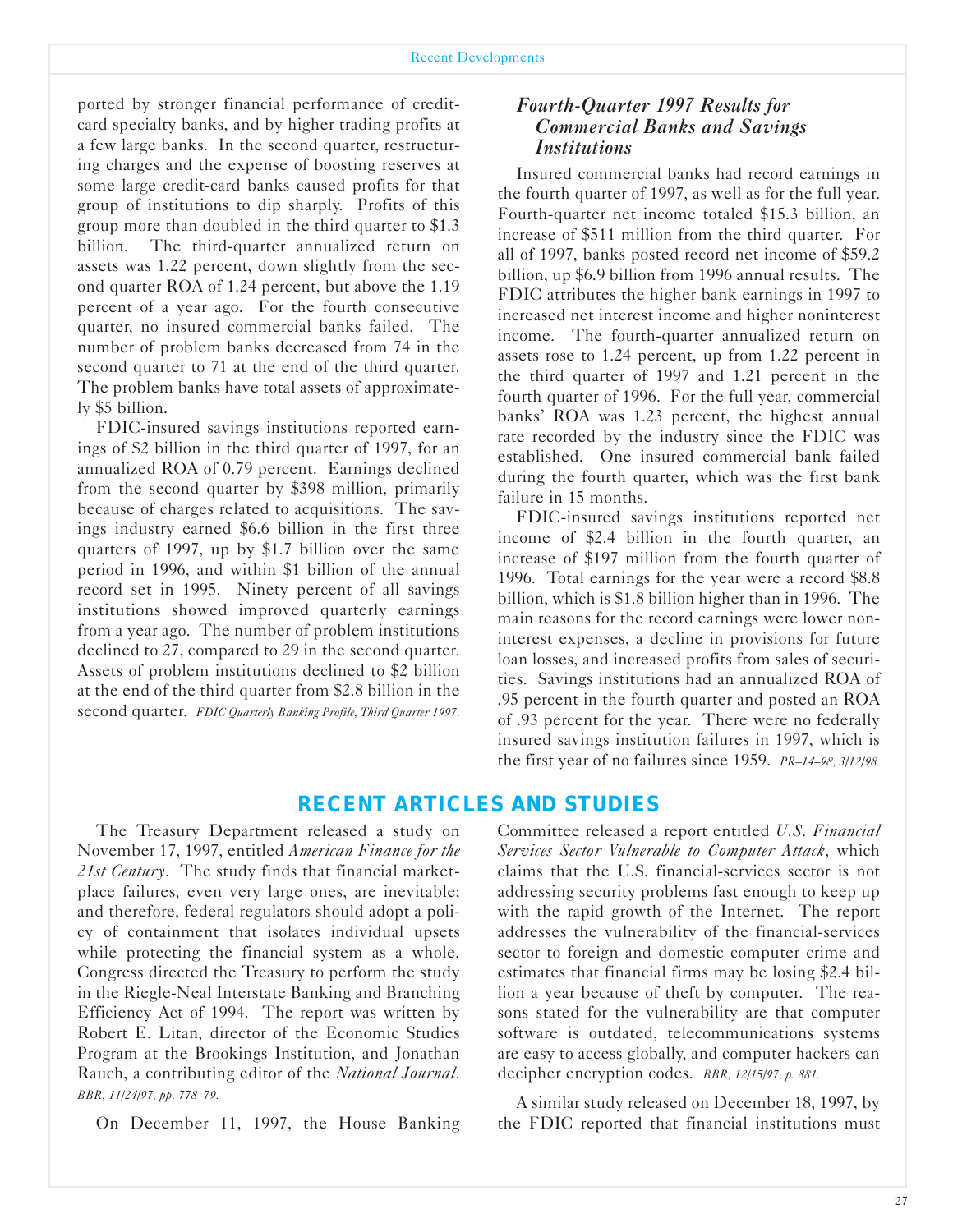#### FDIC Banking Review

recognize the security risks associated with the Internet and implement appropriate measures to protect their systems and data from unauthorized access. The paper, entitled *Security Risks Associated with the Internet,* identifies risks posed by using the Internet as an information resource or service delivery tool. The paper is intended to supplement the FDIC Division of Supervision's existing supervisory procedures for electronic banking activities, and to provide bank managers with information to help identify potential risk factors and security solutions. *FIL-131-97, 12/18/98; BBR, 1/5/98, p. 9.*

The Treasury Department released a study on December 11, 1997, entitled *Credit Unions*, which was mandated by the Economic Growth and Regulatory Paperwork Reduction Act of 1996. The report concludes that credit unions are safe-andsound institutions. The study also concludes that the credit union insurance fund is well-capitalized, has had few losses over recent years, and appears to be able to handle financial crises in the credit union industry. The study did recommend that credit union regulators adopt supervisory policies for market risk similar to those employed by bank regulators, including capital requirements, market-risk measurements, and prompt corrective action provisions for troubled credit unions. *BBR, 12/15/97, pp. 885-86.*

The FDIC has published a study entitled *History of the Eighties-Lessons for the Future*, which presents a comprehensive analysis of the banking crises of the

## *INTERNATIONAL DEVELOPMENTS*

#### *Japan*

On November 17, 1997, Hokkaido Takushoku Bank Ltd. collapsed. It is Japan's tenth-largest bank and the first of Japan's ten major commercial banks to require a bailout. Japan extended emergency central bank loans and arranged for North Pacific Bank to take over the failed bank's deposits and outstanding loans. *The New York Times, 11/17/97.*

One week later, on November 24, 1997, Japan's fourth-largest securities company collapsed. Yamaichi Securities Co. was unable to borrow sufficient operating funds after two U.S. ratings companies rated its credit as "junk." The company also disclosed that it had nearly \$1.6 billion in previously undisclosed losses that were hidden off its balance sheet. *The Wall Street Journal, 11/24/97.*

On January 12, 1998, The Ministry of Finance

1980s and early 1990s. The two-volume study also evaluates the lessons learned from the crises. In the first volume, the FDIC presents its assessment of the economic, structural, supervisory and legislative conditions present as the era of failures began. The FDIC also reviews how these factors changed over time, as well as the policy implications for future banking problems. The second volume contains the proceedings of the History of the Eighties symposium held by the FDIC in 1997. *PR-1-98, FDIC, 1/8/98.*

The Consumer Bankers Association's annual *Consumer Credit Collections Study* reported that bankruptcies account for 40 percent of all credit-card losses at large banks. The study, released on January 16, 1998, also reported that the credit-card bankruptcy charge-off rate at smaller institutions was 27 percent. *BBR, 1/26/98, p. 130.*

A Georgetown University study entitled *Credit Union Insurance and Regulation* concludes that the government should maintain a separate insurance fund for credit union deposits. The study finds that credit unions are better capitalized than banks, and the credit union fund performed much better than the other funds during the economic crises of the late 1980s and early 1990s. The study also examines corporate credit unions and recommends increased oversight and new rules to prevent these institutions from investing in risky financial instruments. *AB, 10/31/97.*

reported that Japanese commercial banks' bad loans, nonperforming loans, and loans with potential risks totaled 76.7 trillion yen (approximately \$590 billion), which is 14 percent of their total loans of 624.9 trillion yen. Prime Minister Ryutaro Hashimoto announced that his government was drafting amendments to the Deposit Insurance Law and Financial System Stabilization legislation in order to help stabilize the Japanese financial system. The amendments would allow the governmental Deposit Insurance Corporation (DIC) to conduct on-site and other types of investigations of failed banks and allow public prosecutors to indict parties who block the investigations. *BBR, 1/19/98, p. 101.*

Japan's Ministry of Finance has agreed to allow banks to have banking subsidiaries without establishing a bank holding company. A ban on holding companies was lifted last year, which enabled a bank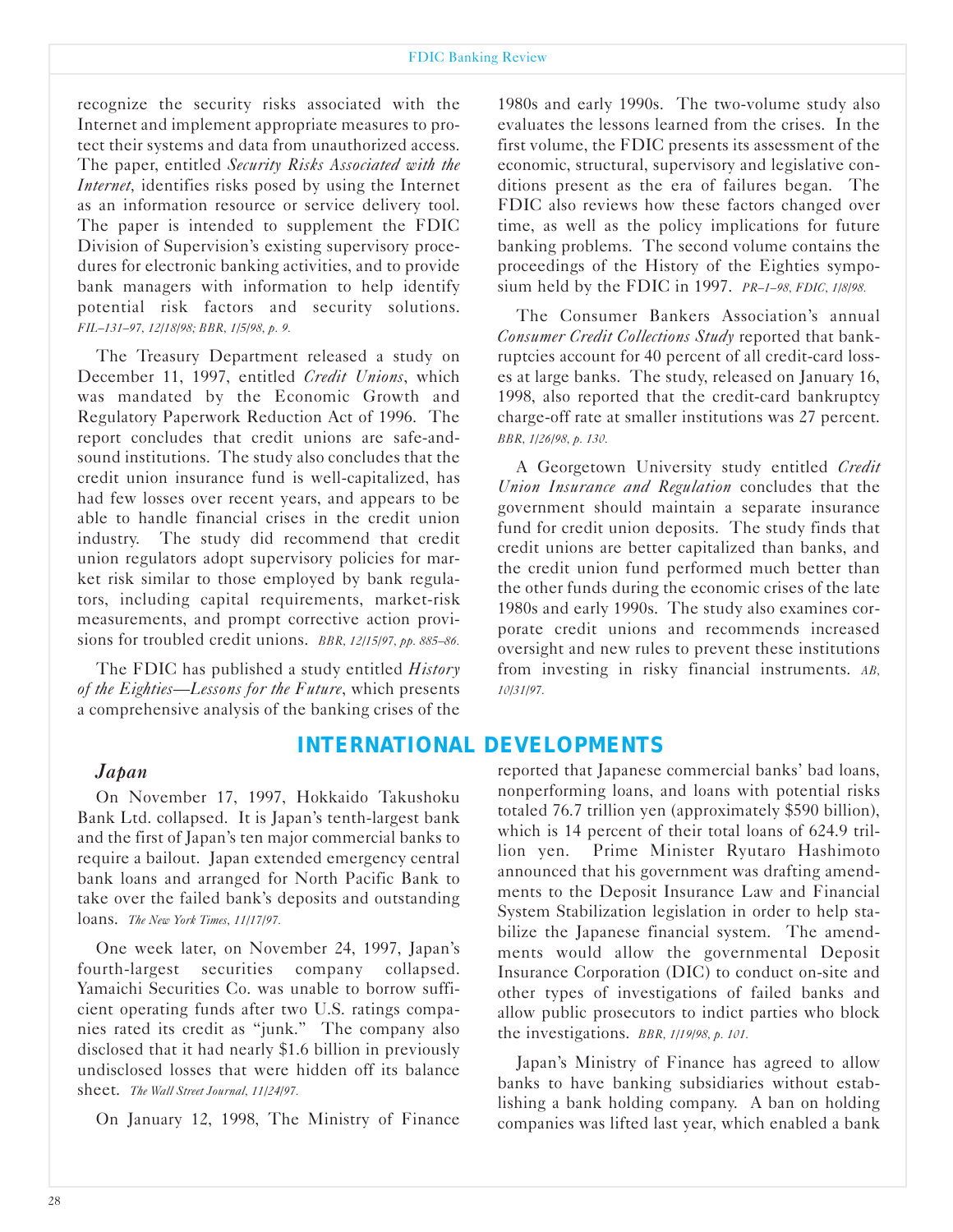#### Recent Developments

to establish a bank holding company under which it can own securities and other financial subsidiaries. However, not a single bank has expressed intentions to establish a holding company because of complexity related to the transfer of assets between the holding company and subsidiaries, and other details. The Ministry thus came up with the amendment in an apparent move to encourage bank mergers and improve their efficiency and productivity. *BBR, 1/26/98, p. 153.*

On February 16, 1998, the Japanese Diet passed two bills that will provide 30 trillion yen (\$260 billion) in taxpayer money to assist in the disposal of commercial bank nonperforming loans and to reinforce the protection of depositors. The Law for Emergency Measures for Financial Function Stabilization gives the Deposit Insurance Corporation the authority to issue government bonds and borrow 10 trillion yen. The government would use the borrowings to purchase commercial banks' preferred shares and subordinated debt securities in the event of bank failures. The other measure approved by Japanese legislators includes amendments to the Deposit Insurance Law that allow the Deposit Insurance Corporation to issue seven trillion yen worth of government bonds to compensate for commercial bank losses. It also sets up the government-backed Liquidation and Collection Bank as the recipient bank of bad loans held by healthy banks. *BBR, 2/23/98.*

#### *Indonesia*

Indonesia plans to merge four big state-owned banks into one institution in an effort to clean up the poorly managed and inefficient government financial institutions. The plan will also allow foreign banks to buy into any state-owned bank. The Wall Street Journal, *1/2/98.*

On January 27, 1998, the Finance Ministry announced a package of measures that is intended to restart the flow of money into the economy. The package included guarantees on bank deposits, an end to all curbs on the foreign ownership of banks, and the creation of a special agency that would rehabilitate ailing banks. *The New York Times, 1/27/98.*

#### *South Korea*

In December 1997, the South Korean government received a \$55 billion bailout package from the International Monetary Fund in exchange for an agreement to dismantle the country's interlocked

financial and industrial system, known as Korea Inc. In accordance with the IMF agreement, the government closed ten of the country's 30 merchant banks in February 1998. A government-backed bridge bank was created to assume the failed institutions' assets and liabilities. *The Wall Street Journal, 12/4/97, 2/2/98.*

#### *United �ingdom*

On October 28, 1997, the U.K. Securities and Investments Board changed its name to the Financial Services Authority (FSA). The name change is part of a broad revision of the regulation of U.K. financial markets aimed at consolidating banking supervision and investment services regulation into one regulatory body.

One of the first actions taken by the FSA was the signing of an information-sharing memorandum of understanding with the Bank of England and two U.S. regulators, the SEC and the Commodity Futures Trading Commission. The MOU is expected to enhance the ability of the regulators to obtain information about the activities of U.S. and U.K. internationally active firms. It also sets forth procedures for co-operation when addressing potentially significant market events experienced by U.S. or U.K. securities or banking firms. *BBR, 11/3/97, pp. 696-97.*

#### *China*

On February 28, 1998, China's top legislative body, the Standing Committee of the National People's Congress, gave approval to the Ministry of Finance to issue \$33 billion of domestic bonds to bail out the country's state bank monopoly. Ninety percent of the country's bank assets are controlled by four state-owned institutions. Authorities have also proposed that China introduce a deposit insurance plan and appoint a federal agency to audit all bank assets for the first time since 1949. *BBR, 3/9/98, p. 410.*

#### *Russia*

Russia's central bank withdrew 316 banking licenses in 1997, which is more than 15 percent of the country's banks. The central bank is continuing to weed out the country's weakest financial institutions and will be quicker to withdraw licenses in the future. Analysts predict the number of banks will continue to decline sharply this year, as smaller banks struggle to survive in the low inflation environment and bigger banks seek to expand by merger or acquisition. *Financial Times, 1/7/98.*